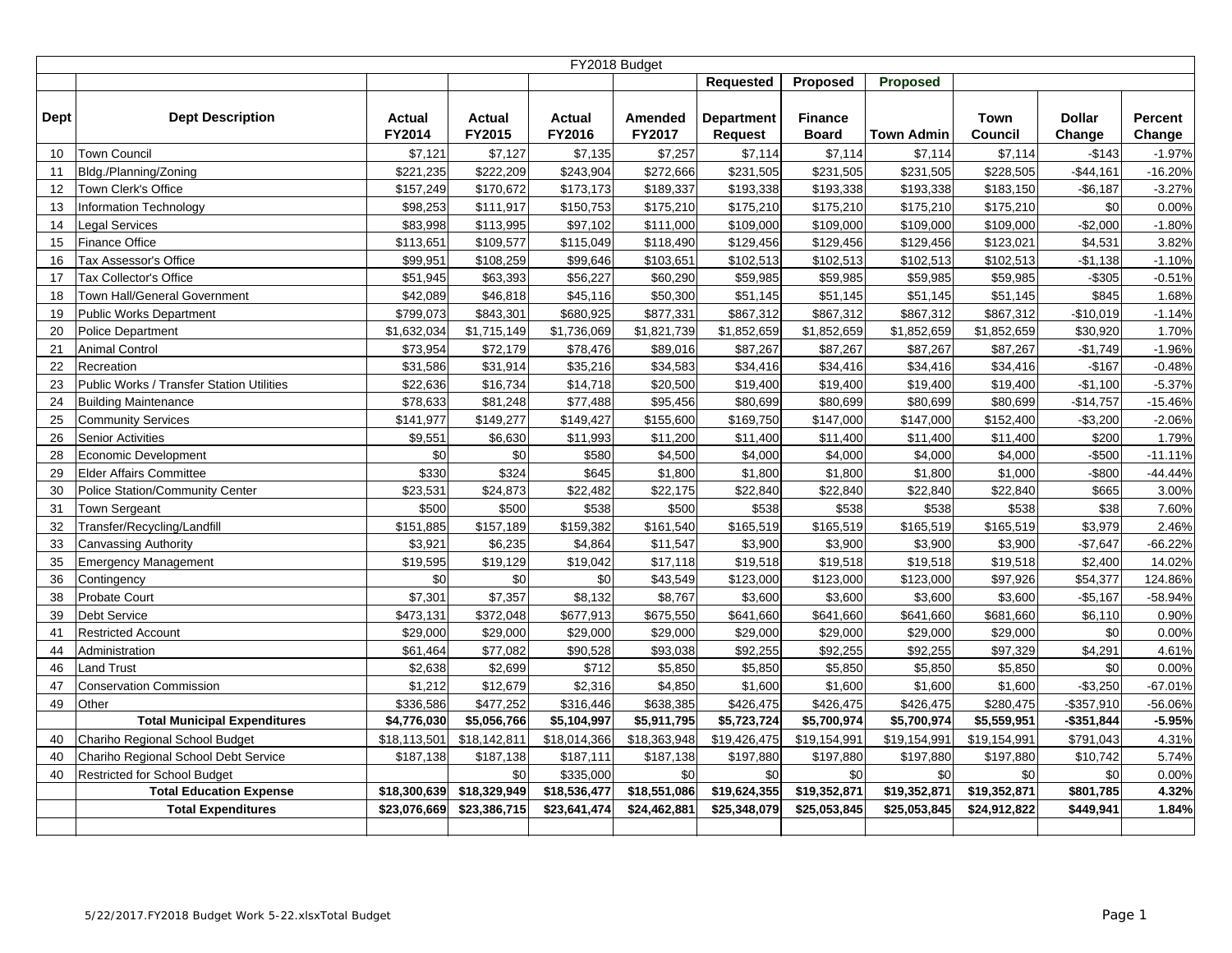|             |                                        |                         |                         |                         | FY2018 Budget     |                              |                                |                   |                               |                         |                   |
|-------------|----------------------------------------|-------------------------|-------------------------|-------------------------|-------------------|------------------------------|--------------------------------|-------------------|-------------------------------|-------------------------|-------------------|
|             |                                        |                         |                         |                         |                   | Requested                    | Proposed                       | Proposed          |                               |                         |                   |
| <b>Dept</b> | <b>Dept Description</b>                | <b>Actual</b><br>FY2014 | <b>Actual</b><br>FY2015 | <b>Actual</b><br>FY2016 | Amended<br>FY2017 | <b>Department</b><br>Request | <b>Finance</b><br><b>Board</b> | <b>Town Admin</b> | <b>Town</b><br><b>Council</b> | <b>Dollar</b><br>Change | Percent<br>Change |
|             | <b>Revenues</b>                        |                         |                         |                         |                   |                              |                                |                   |                               |                         |                   |
|             | Taxes                                  | \$16,831,565            | \$17,321,009            | \$17,454,527            | \$18,161,638      | \$19,335,299                 | \$19,041,065                   | \$19,012,902      | \$19,008,031                  | \$846,393               | 4.66%             |
|             | State Aid                              | \$5,659,443             | \$5,537,117             | \$5,413,229             | \$5,170,514       | \$4,965,608                  | \$4,965,608                    | \$4,965,608       | \$4,965,608                   | $-$204,906$             | $-3.96%$          |
|             | <b>Federal Aid</b>                     | \$80,621                | \$50,372                | \$58,947                | \$47,000          | \$47,000                     | \$47,000                       | \$47,000          | \$27,000                      | $-$20,000$              | $-42.55%$         |
|             | Permits & Fees                         | \$75,808                | \$88,099                | \$120,732               | \$80,000          | \$107,000                    | \$107,000                      | \$107,000         | \$112,000                     | \$32,000                | 40.00%            |
|             | License Fees                           | \$23,659                | \$28,094                | \$27,554                | \$23,675          | \$24,950                     | \$24,950                       | \$24,950          | \$24,950                      | \$1,275                 | 5.39%             |
|             | User Fees                              | \$267,627               | \$253,592               | \$300,016               | \$299,000         | \$291,300                    | \$291,300                      | \$291,300         | \$291,300                     | $-$7,700$               | $-2.58%$          |
|             | Fines & Forfeitures                    | \$36,858                | \$25,276                | \$43,953                | \$31,700          | \$36,700                     | \$36,700                       | \$36,700          | \$36,700                      | \$5,000                 | 15.77%            |
|             | Investments                            | \$7,632                 | \$15,904                | \$24,938                | \$25,000          | \$25,000                     | \$25,000                       | \$25,000          | \$25,000                      | \$0                     | 0.00%             |
|             | Miscellaneous Income                   | \$140,615               | \$126,838               | \$134,272               | \$129,177         | \$129,000                    | \$129,000                      | \$129,000         | \$124,500                     | $-$4,677$               | $-3.62%$          |
|             | <b>Total Revenues</b>                  | \$23,123,828            | \$23,446,301            | \$23,578,168            | \$23,967,704      | \$24,961,857                 | \$24,667,623                   | \$24,639,460      | \$24,615,089                  | \$647,385               | 2.70%             |
|             |                                        |                         |                         |                         |                   |                              |                                |                   |                               |                         |                   |
|             | <b>Total Expenditures</b>              | \$23,076,669            | \$23,386,715            | \$23,641,474            | \$24,462,881      | \$25,348,079                 | \$25,053,845                   | \$25,053,845      | \$24,912,822                  | \$449,941               | 1.84%             |
|             |                                        |                         |                         |                         |                   |                              |                                |                   |                               |                         | 0.00%             |
|             | <b>Operating Gain/(Loss)</b>           | \$47,159                | \$59,586                | (\$63,306)              | (\$495, 177)      | (\$386,222)                  | (\$386,222)                    | (\$414,385)       | (\$297,733)                   | (\$234, 427)            | -39.87%           |
|             |                                        |                         |                         |                         |                   |                              |                                |                   |                               |                         |                   |
|             | <b>Transfers</b>                       | \$123,048               | \$100,048               | \$162,683               | \$495,177         | \$386,222                    | \$386,222                      | \$414,385         | \$297,733                     | $-$197,444$             | -39.87%           |
|             | <b>Total Revenues &amp; Transfers</b>  | \$23,246,876            | \$23,546,349            | \$23,740,851            | \$24,462,882      | \$25,348,079                 | \$25,053,845                   | \$25,053,845      | \$24,912,822                  | \$1,171,971             | 1.84%             |
|             |                                        |                         |                         |                         |                   |                              |                                |                   |                               |                         |                   |
|             | Revenues over(under) expenses          | \$170,207               | \$159,634               | \$99,377                | \$0               | \$0                          | \$0                            | \$0               | \$0                           | \$0                     |                   |
|             |                                        |                         |                         |                         |                   |                              |                                |                   |                               |                         |                   |
|             |                                        |                         |                         |                         |                   |                              |                                |                   |                               |                         |                   |
|             |                                        |                         |                         |                         |                   |                              |                                |                   |                               |                         |                   |
|             |                                        |                         |                         |                         |                   |                              |                                |                   |                               |                         |                   |
|             |                                        |                         |                         |                         |                   |                              |                                |                   |                               |                         |                   |
|             |                                        |                         |                         |                         |                   |                              |                                |                   |                               |                         |                   |
|             | <b>Capital Fund</b>                    |                         |                         |                         |                   |                              |                                |                   |                               |                         |                   |
|             | <b>Total Capital Fund Expenditures</b> | \$642,739               | \$260,090               | \$1,309,049             | \$1,077,345       | \$1,404,975                  | \$1,404,975                    | \$1,404,975       | \$1,444,975                   | \$135,926               |                   |
|             |                                        |                         |                         |                         |                   |                              |                                |                   |                               |                         |                   |
|             | <b>Total Capital Fund Transfers</b>    | \$322,725               | \$1,370,850             | \$1,384,600             | \$943,700         | \$1,404,975                  | \$1,404,975                    | \$1,404,975       | \$1,444,975                   | \$60,375                |                   |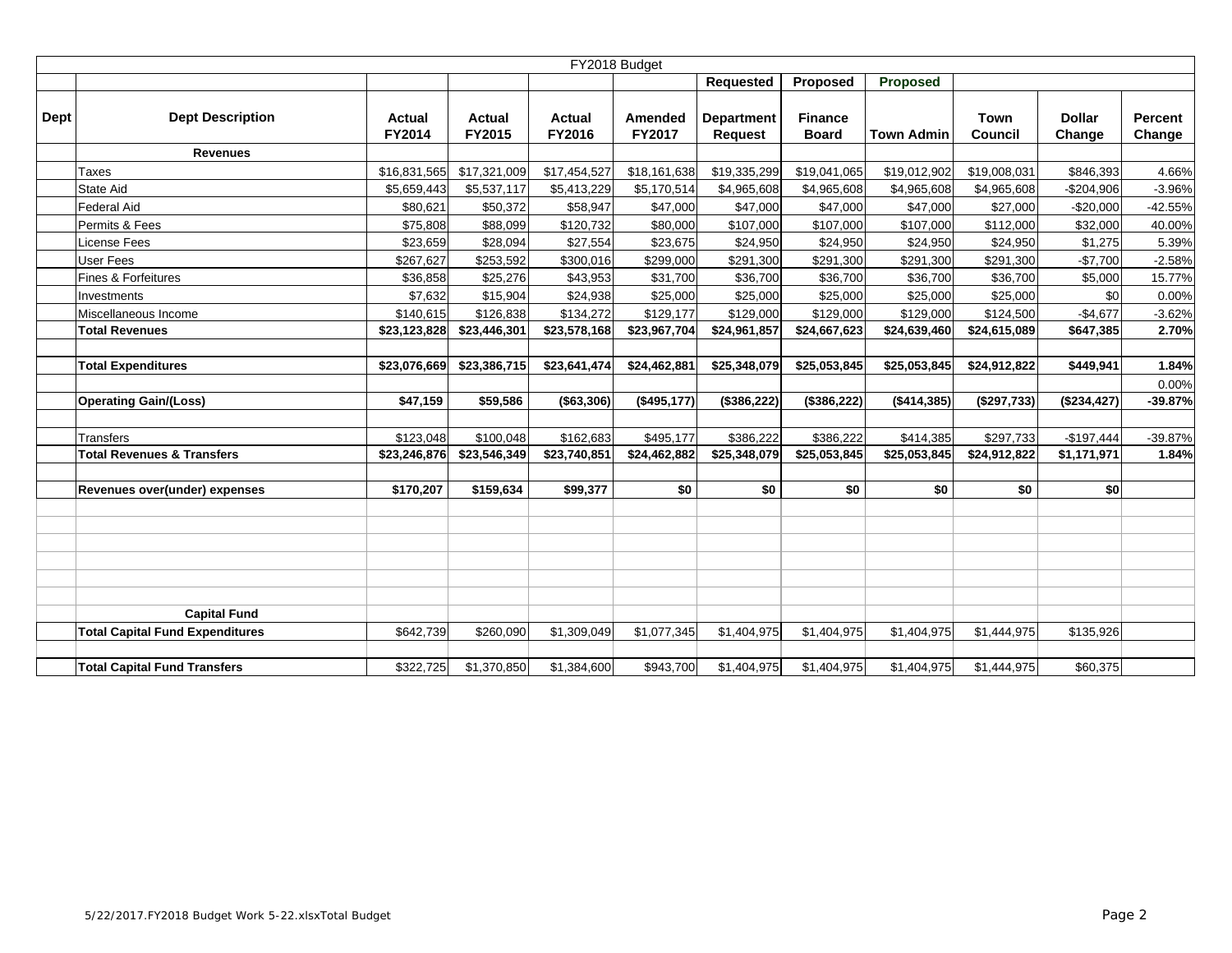|                        |                                                        |           |           | FY2018 Budget |           |                   |                |            |           |               |            |
|------------------------|--------------------------------------------------------|-----------|-----------|---------------|-----------|-------------------|----------------|------------|-----------|---------------|------------|
|                        |                                                        |           |           |               |           | Requested         |                |            |           |               |            |
|                        |                                                        |           |           |               |           |                   |                |            |           |               |            |
| Dept                   | <b>Dept Description</b>                                | Actual    | Actual    | Actual        | Amended   | <b>Department</b> | <b>Finance</b> |            | Town      | <b>Dollar</b> | Percent    |
|                        |                                                        | FY2014    | FY2015    | FY2016        | FY2017    | <b>Request</b>    | <b>Board</b>   | Town Admin | Council   | Change        | Change     |
| Dept 10                | <b>Town Council</b>                                    |           |           |               |           |                   |                |            |           |               |            |
|                        | 01.10.5000 Council President                           | \$1,500   | \$1,500   | \$1,500       | \$1,500   | \$1,500           | \$1,500        | \$1,500    | \$1,500   | \$0           | 0.00%      |
| 01.10.5001             | <b>Council Members</b>                                 | \$5,000   | \$5,000   | \$5,000       | \$5,000   | \$5,000           | \$5,000        | \$5,000    | \$5,000   | \$0           | 0.00%      |
| 01.10.5100             | <b>FICA</b>                                            | \$497     | \$497     | \$497         | \$497     | \$497             | \$497          | \$497      | \$497     | \$0           | 0.00%      |
| 01.10.5130             | Municipal Retirement -ER 1452                          | \$124     | \$130     | \$138         | \$260     | \$117             | \$117          | \$117      | \$117     | $-$143$       | $-55.00%$  |
|                        | <b>Personnel</b>                                       | \$7,121   | \$7,127   | \$7,135       | \$7,257   | \$7,114           | \$7,114        | \$7,114    | \$7,114   | $-$143$       | $-1.97%$   |
|                        | <b>Total Town Council</b>                              | \$7,121   | \$7,127   | \$7,135       | \$7,257   | \$7,114           | \$7,114        | \$7,114    | \$7,114   | $-$143$       | $-1.97%$   |
|                        |                                                        |           |           |               |           |                   |                |            |           |               |            |
| Dept 11                | <b>Building/Planning/Zoning</b>                        |           |           |               |           |                   |                |            |           |               |            |
| 01.11.5000             | Regular Wages                                          | \$117,424 | \$120,358 | \$125,106     | \$128,013 | 121,933           | 121,933        | 121,933    | 121,933   | $-$6,080$     | $-4.75%$   |
| 01.11.5010             | Part Time Wages                                        | \$40,292  | \$39,447  | \$41,145      | \$49,983  | 42,183            | 42,183         | 42,183     | 42,183    | $-$7,800$     | $-15.61%$  |
| 01.11.5100             | <b>FICA</b>                                            | \$12,135  | \$12,197  | \$12,222      | \$13,617  | \$12,555          | \$12,555       | \$12,555   | \$12,555  | $-$1,062$     | $-7.80%$   |
|                        | 01.11.5102 Health Insurance                            | \$20,074  | \$22,719  | \$36,375      | \$38,130  | \$14,949          | \$14,949       | \$14,949   | \$14,949  | $-$23,181$    | $-60.79%$  |
| 01.11.5130             | Municipal Retirement -ER 1452                          | \$12,711  | \$13,781  | \$14,269      | \$13,313  | \$11,425          | \$11,425       | \$11,425   | \$11,425  | $-$1,888$     | $-14.18%$  |
|                        | <b>Personnel</b>                                       | \$202,636 | \$208,502 | \$229,117     | \$243,056 | \$203,045         | \$203,045      | \$203,045  | \$203,045 | $-$40,011$    | $-16.46%$  |
|                        | 01.11.5205 Planning Misc. Supplies                     | \$556     | \$870     | \$843         | \$700     | \$800             | \$800          | \$800      | \$800     | \$100         | 14.29%     |
|                        | 01.11.5207 Bldg., Misc. Supplies/Permit Forms          | \$235     | \$315     |               | \$300     | \$200             | \$200          | \$200      | \$200     | $-$100$       | $-33.33%$  |
|                        | 01.11.5220 Stenographer Fees                           | \$2,100   | \$3,000   | \$2,100       | \$3,300   | \$3,000           | \$3,000        | \$3,000    | \$3,000   | $-$ \$300     | $-9.09%$   |
| 01.11.5226 Advertising |                                                        | \$1,615   | \$856     | \$1,150       | \$1,200   | \$1,200           | \$1,200        | \$1,200    | \$1,200   | \$0           | 0.00%      |
| 01.11.5229             | <b>Professional Services</b>                           | \$6,832   | \$0       |               | \$1,000   | \$1,000           | \$1,000        | \$1,000    | \$1,000   | \$0           | 0.00%      |
|                        | 01.11.5252 Planning, Education/Training/Seminars       | \$185     | \$215     | \$117         | \$150     | \$150             | \$150          | \$150      | \$150     | \$0           | 0.00%      |
|                        | 01.11.5262 Planning, Dues                              | \$710     | \$370     | \$720         | \$770     | \$820             | \$820          | \$820      | \$820     | \$50          | 6.49%      |
| 01.11.5263             | Bldg., Dues                                            | \$35      | \$40      | \$40          | \$40      | \$40              | \$40           | \$40       | \$40      | \$0           | 0.00%      |
|                        | 01.11.5265 Zoning, Travel                              | \$840     | \$699     | \$924         | \$800     | \$900             | \$900          | \$900      | \$900     | \$100         | 12.50%     |
|                        | 01.11.5266 Planning, Travel                            | \$393     | \$354     | \$195         | \$250     | \$250             | \$250          | \$250      | \$250     | \$0           | 0.00%      |
|                        | 01.11.5267 Bldg., Travel                               | \$1,098   | \$988     | \$1,198       | \$1,100   | \$1,100           | \$1,100        | \$1,100    | \$1,100   | \$0           | 0.00%      |
|                        | 01.11.5526 Washington County Regional Planning Council | \$3,000   | \$3,000   | \$3,000       |           | \$3,000           | \$3,000        | \$3,000    |           | \$0           | 0.00%      |
|                        | 01.11.5609 Comp Plan Update                            | \$1,000   | \$3,000   | \$4,500       | \$20,000  | \$16,000          | \$16,000       | \$16,000   | \$16,000  | $-$4,000$     | $-20.00%$  |
|                        | <b>Operations</b>                                      | \$18,599  | \$13,707  | \$14,787      | \$29,610  | \$28,460          | \$28,460       | \$28,460   | \$25,460  | $-$4,150$     | $-14.02%$  |
|                        | <b>Total Building/Planning/Zoning</b>                  | \$221,235 | \$222,209 | \$243,904     | \$272,666 | \$231,505         | \$231,505      | \$231,505  | \$228,505 | $-$44,161$    | $-16.20%$  |
|                        |                                                        |           |           |               |           |                   |                |            |           |               |            |
| Dept 12                | <b>Town Clerk's Office</b>                             |           |           |               |           |                   |                |            |           |               |            |
| 01.12.5000             | Regular Wages                                          | \$103,174 | \$107,257 | \$109,013     | \$116,083 | 112,790           | 112,790        | 112,790    | 112,790   | $-$3,293$     | $-2.84%$   |
| 01.12.5010             | Part Time Wages                                        | \$7,584   | \$6,470   | \$6,429       | \$12,663  | 21,632            | 21,632         | 21,632     | 12,168    | $-$495$       | $-3.91%$   |
| 01.12.5100             | <b>FICA</b>                                            | \$8,181   | \$8,821   | \$9,015       | \$9,848   | \$10,283          | \$10,283       | \$10,283   | \$9,559   | $-$289$       | $-2.93%$   |
| 01.12.5102             | Health Insurance                                       | \$33,650  | \$30,926  | \$33,781      | \$34,655  | \$34,200          | \$34,200       | \$34,200   | \$34,200  | $-$ \$455     | $-1.31%$   |
|                        | 01.12.5130 Municipal Retirement -ER 1452               | 107'19    | \$12,281  | \$12,449      | \$12,073  | \$10,568          | \$10,568       | \$10,568   | \$10,568  | $-$1,505$     | $-12.47%$  |
|                        | Personnel                                              | \$152,589 | \$165,755 | \$170,687     | \$185,322 | \$189,473         | \$189,473      | \$189,473  | \$179,285 | $-$6,037$     | $-3.26%$   |
|                        | 01.12.5225 Microfilming & Indexing                     | \$783     | \$746     | \$785         | \$900     | \$900             | \$900          | \$900      | \$900     | \$0           | 0.00%      |
|                        | 01.12.5250 Dues/Training/Seminars                      | \$894     | \$1,352   | \$1,238       | \$2,465   | \$2,465           | \$2,465        | \$2,465    | \$2,465   | \$0           | 0.00%      |
|                        | 01.12.5256 Books/Manuals/Subscriptions                 | \$1,585   | \$108     |               | \$150     |                   |                |            |           | $-$150$       | $-100.00%$ |
| 01.12.5264 Travel      |                                                        |           | \$254     | \$463         | \$500     | \$500             | \$500          | \$500      | \$500     | \$0           | 0.00%      |
|                        | 01.12.5373 Highway Maps                                | \$1,398   | \$2,457   |               |           | \$0               | \$0            | \$0        | \$0       | \$0           | 0.00%      |
|                        | <b>Operations</b>                                      | \$4,660   | \$4,917   | \$2,486       | \$4,015   | \$3,865           | \$3,865        | \$3,865    | \$3,865   | $-$150$       | -3.74%     |
|                        | <b>Total Town Clerk's Office</b>                       | \$157,249 | \$170,672 | \$173,173     | \$189,337 | \$193,338         | \$193,338      | \$193,338  | \$183,150 | $-$6,187$     | $-3.27%$   |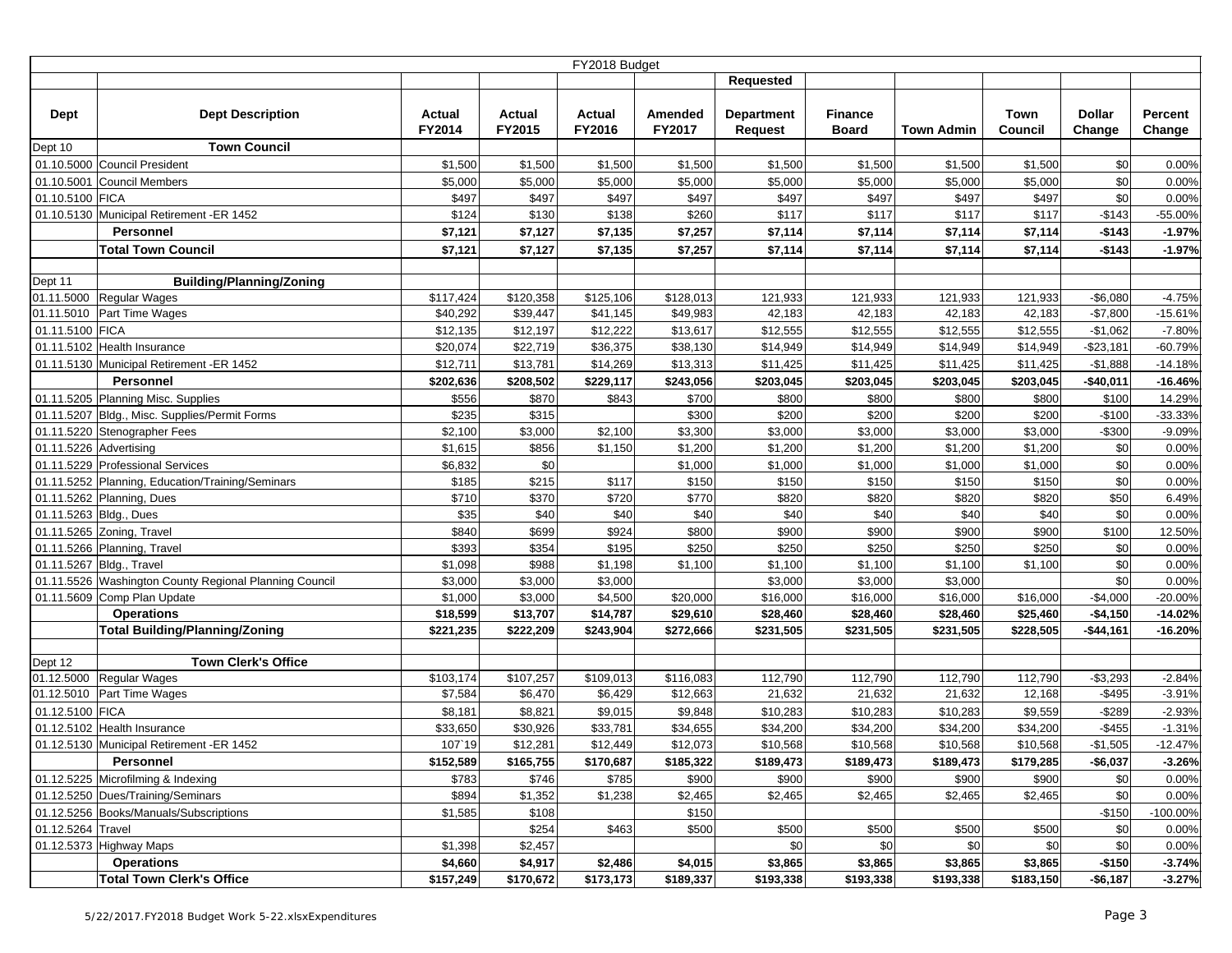|                       |                                                         |                  |                  | FY2018 Budget    |                   |                              |                                |            |                 |                         |                   |
|-----------------------|---------------------------------------------------------|------------------|------------------|------------------|-------------------|------------------------------|--------------------------------|------------|-----------------|-------------------------|-------------------|
|                       |                                                         |                  |                  |                  |                   | Requested                    |                                |            |                 |                         |                   |
| <b>Dept</b>           | <b>Dept Description</b>                                 | Actual<br>FY2014 | Actual<br>FY2015 | Actual<br>FY2016 | Amended<br>FY2017 | <b>Department</b><br>Request | <b>Finance</b><br><b>Board</b> | Town Admin | Town<br>Council | <b>Dollar</b><br>Change | Percent<br>Change |
| Dept 13               | <b>Information Technology</b>                           |                  |                  |                  |                   |                              |                                |            |                 |                         |                   |
|                       | 01.13.5002 IT Coordinator                               | \$692            |                  |                  |                   |                              |                                |            |                 | \$0                     | 0.00%             |
| 01.13.5100 FICA       |                                                         | \$27             |                  |                  |                   |                              |                                |            |                 | \$0                     | 0.00%             |
|                       | Personnel                                               | \$719            | \$0              | \$0              |                   |                              |                                |            |                 | \$0                     | 0.00%             |
| 01.13.5250            | Operations Improvement                                  | \$1,080          | \$0              | \$5,814          | \$6,000           | \$6,000                      | \$6,000                        | \$6,000    | \$6,000         | \$0                     | 0.00%             |
| 01.13.5334            | Internet, Email and Web Site Services                   | \$4,619          | \$4,832          | \$4,889          | \$5,000           | \$5,000                      | \$5,000                        | \$5,000    | \$5,000         | \$0                     | 0.00%             |
|                       | 01.13.5378 Equipment Maintenance                        | \$2,344          | \$3,950          | \$6,337          | \$6,000           | \$6,000                      | \$6,000                        | \$6,000    | \$6,000         | \$0                     | 0.00%             |
| 01.13.5380            | New Software License Purchases/ Upgrades                |                  | \$750            |                  |                   |                              |                                |            |                 | \$0                     | 0.00%             |
|                       | 01.13.5384 Software Application Vendor Support & Maint. | \$24,991         | \$34,683         | \$41,659         | \$49,725          | \$49,725                     | \$49,725                       | \$49,725   | \$49,725        | \$0                     | 0.00%             |
|                       | 01.13.5385 COTT Land Evidence Support & Maintenance     | \$16,975         | \$17,725         | \$17,996         | \$19,500          | \$19,500                     | \$19,500                       | \$19,500   | \$19,500        | \$0                     | 0.00%             |
|                       | 01.13.5386 IT Support Services                          | \$22,828         | \$22,607         | \$40,991         | \$46,750          | \$46,750                     | \$46,750                       | \$46,750   | \$46,750        | \$0                     | 0.00%             |
| 01.13.5480            | Computer Upgrade - Software Police                      | \$1,983          |                  |                  |                   |                              |                                |            |                 | \$0                     | 0.00%             |
| 01.13.5481            | Hardware Support - Fingerprinting                       | \$5,219          | \$3,108          | \$2,798          | \$3,735           | \$3,735                      | \$3,735                        | \$3,735    | \$3,735         | \$0                     | 0.00%             |
| 01.13.5482            | Computer Upgrade - Software Animal Control              |                  |                  |                  |                   |                              |                                |            |                 | \$0                     | 0.00%             |
|                       | 01.13.5484 Software Support Police                      | \$9,840          | \$10,596         | \$10,421         | \$10,500          | \$10,500                     | \$10,500                       | \$10,500   | \$10,500        | \$0                     | 0.00%             |
|                       | 01.13.5486 GIS Support Services                         | \$7,655          | \$13,666         | \$19,848         | \$28,000          | \$28,000                     | \$28,000                       | \$28,000   | \$28,000        | \$0                     | 0.00%             |
|                       | <b>Operations</b>                                       | \$97,534         | \$111,917        | \$150,753        | \$175,210         | \$175,210                    | \$175,210                      | \$175,210  | \$175,210       | \$0                     | 0.00%             |
|                       | <b>Total Information Technology</b>                     | \$98,253         | \$111,917        | \$150,753        | \$175,210         | \$175,210                    | \$175,210                      | \$175,210  | \$175,210       | \$0                     | 0.00%             |
|                       |                                                         |                  |                  |                  |                   |                              |                                |            |                 |                         |                   |
| Dept 14               | <b>Legal Services</b>                                   |                  |                  |                  |                   |                              |                                |            |                 |                         |                   |
|                       | 01.14.5400 Legal - Labor Lawyer                         | \$2,703          | \$0              | \$973            | \$5,000           | \$5,000                      | \$5,000                        | \$5,000    | \$5,000         | \$0                     | 0.00%             |
|                       | 01.14.5410 Legal - Town Council                         | \$31,475         | \$34,398         | \$31,398         | \$35,000          | \$35,000                     | \$35,000                       | \$35,000   | \$35,000        | \$0                     | 0.00%             |
|                       | 01.14.5415 Legal - Litigation                           | \$3,070          | \$26,927         | \$16,269         | \$14,000          | \$12,000                     | \$12,000                       | \$12,000   | \$12,000        | $-$2,000$               | $-14.29%$         |
|                       | 01.14.5420 Legal - Criminal Prosecutions                | \$27,900         | \$28,400         | \$27,162         | \$28,000          | \$28,000                     | \$28,000                       | \$28,000   | \$28,000        | \$0                     | 0.00%             |
|                       | 01.14.5440 Legal - Planning & Zoning                    | \$18,850         | \$24,270         | \$21,300         | \$24,000          | \$24,000                     | \$24,000                       | \$24,000   | \$24,000        | \$0                     | 0.00%             |
|                       | 01.14.5750 Legal - Contingency                          |                  |                  |                  | \$5,000           | \$5,000                      | \$5,000                        | \$5,000    | \$5,000         | \$0                     | 0.00%             |
|                       | <b>Operations</b>                                       | \$83,998         | \$113,995        | \$97,102         | \$111,000         | \$109,000                    | \$109,000                      | \$109,000  | \$109,000       | $-$2,000$               | $-1.80%$          |
|                       | <b>Total Legal Services</b>                             | \$83,998         | \$113,995        | \$97,102         | \$111,000         | \$109,000                    | \$109,000                      | \$109,000  | \$109,000       | $-$2,000$               | $-1.80%$          |
|                       |                                                         |                  |                  |                  |                   |                              |                                |            |                 |                         |                   |
| Dept 15<br>01.15.5000 | <b>Finance Office</b><br>Regular Wages                  | \$79,727         | \$75,825         | \$77,888         | \$82,431          | 82,431                       | 82,431                         | 82,431     | 82,431          | \$0                     | 0.00%             |
| 01.15.5100 FICA       |                                                         | \$6,425          | \$6,141          | \$6,303          | \$6,306           | \$6,306                      | \$6,306                        | \$6,306    | \$6,306         | \$0                     | 0.00%             |
|                       | 01.15.5102 Health Insurance                             | \$4,263          | \$4,452          | \$5,575          | \$4,650           | \$15,065                     | \$15,065                       | \$15,065   | \$8,630         | \$3,980                 | 85.59%            |
| 01.15.5130            | <b>Municipal Retirement</b>                             | \$8,239          | \$8,682          | \$8,972          | \$8,573           | \$7,724                      | \$7,724                        | \$7,724    | \$7,724         | $-$ \$849               | $-9.90%$          |
|                       | Personnel                                               | \$98,654         | \$95,100         | \$98,738         | \$101,960         | \$111,526                    | \$111,526                      | \$111,526  | \$105,091       | \$3,131                 | 3.07%             |
|                       | 01.15.5200 Office Supplies                              | \$1,495          | \$1,084          | \$1,307          | \$1,150           | \$1,400                      | \$1,400                        | \$1,400    | \$1,400         | \$250                   | 21.74%            |
|                       | 01.15.5250 Education/Training/Seminars                  | \$411            | \$445            | \$554            | \$500             | \$600                        | \$600                          | \$600      | \$600           | \$100                   | 20.00%            |
| 01.15.5260 Dues       |                                                         | \$280            | \$170            | \$280            | \$280             | \$280                        | \$280                          | \$280      | \$280           | \$0                     | 0.00%             |
| 01.15.5264 Travel     |                                                         | \$617            | \$497            | \$566            | \$600             | \$650                        | \$650                          | \$650      | \$650           | \$50                    | 8.33%             |
|                       | 01.15.5390 Data Processing - Payroll                    | \$12,194         | \$12,281         | \$13,604         | \$14,000          | \$15,000                     | \$15,000                       | \$15,000   | \$15,000        | \$1,000                 | 7.14%             |
|                       | <b>Operations</b>                                       | \$14,997         | \$14,477         | \$16,311         | \$16,530          | \$17,930                     | \$17,930                       | \$17,930   | \$17,930        | \$1,400                 | 8.47%             |
|                       | <b>Total Finance Office</b>                             | \$113,651        | \$109,577        | \$115,049        | \$118,490         | \$129,456                    | \$129,456                      | \$129,456  | \$123,021       | \$4,531                 | 3.82%             |
|                       |                                                         |                  |                  |                  |                   |                              |                                |            |                 |                         |                   |
| Dept 16               | <b>Tax Assessor's Office</b>                            |                  |                  |                  |                   |                              |                                |            |                 |                         |                   |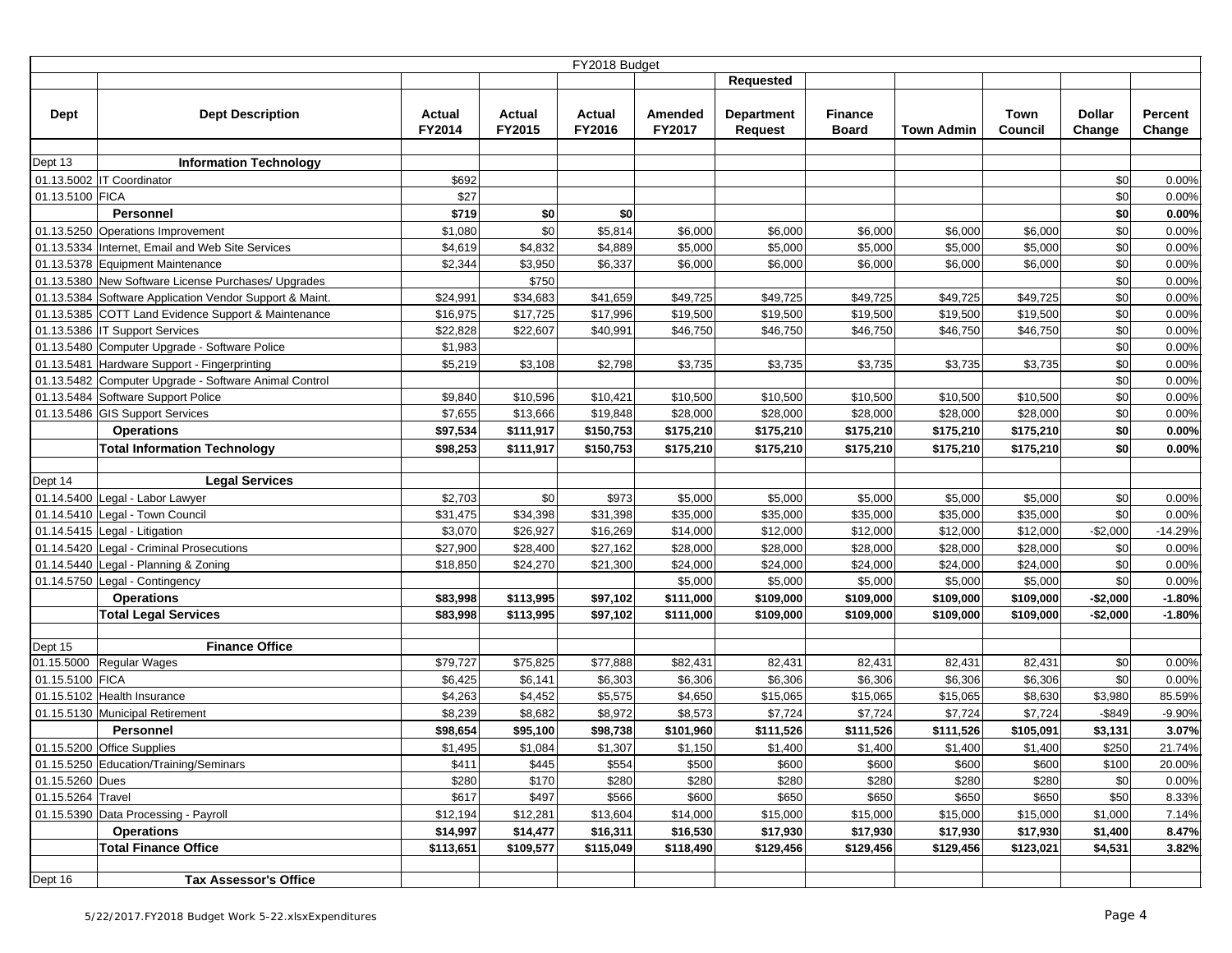|                        |                                                                        |                      |                    | FY2018 Budget        |           |                   |                |            |           |               |                 |
|------------------------|------------------------------------------------------------------------|----------------------|--------------------|----------------------|-----------|-------------------|----------------|------------|-----------|---------------|-----------------|
|                        |                                                                        |                      |                    |                      |           | Requested         |                |            |           |               |                 |
|                        |                                                                        |                      |                    |                      |           |                   |                |            |           |               |                 |
| <b>Dept</b>            | <b>Dept Description</b>                                                | Actual               | Actual             | Actual               | Amended   | <b>Department</b> | <b>Finance</b> |            | Town      | <b>Dollar</b> | <b>Percent</b>  |
|                        |                                                                        | FY2014               | FY2015             | FY2016               | FY2017    | <b>Request</b>    | <b>Board</b>   | Town Admin | Council   | Change        | Change          |
| 01.16.5000             | <b>Regular Wages</b>                                                   | \$60,828             | \$60,191           | \$61,792             | \$63,474  | 63,474            | 63,474         | 63,474     | 63,474    | \$0           | 0.00%           |
| 01.16.5100 FICA        |                                                                        | \$4,379              | \$4,368            | \$4,736              | \$4,856   | \$4,856           | \$4,856        | \$4,856    | \$4,856   | \$0           | 0.00%           |
|                        | 01.16.5102 Health Insurance                                            | \$24,913             | \$27,234           | \$15,482             | \$16,020  | \$15,810          | \$15,810       | \$15,810   | \$15,810  | $-$210$       | $-1.31%$        |
| 01.16.5130             | <b>Municipal Retirement</b>                                            | \$6,593              | \$6,892            | \$6,231              | \$6,969   | \$5,948           | \$5,948        | \$5,948    | \$5,948   | $-$1,021$     | $-14.65%$       |
|                        | <b>Personnel</b>                                                       | \$96,713             | \$98,685           | \$88,241             | \$91,319  | \$90,088          | \$90,088       | \$90,088   | \$90,088  | $-$1,231$     | $-1.35%$        |
| 01.16.5202 Postage     |                                                                        | \$484                | \$3,956            | \$4,079              | \$4,110   | \$4,240           | \$4,240        | \$4,240    | \$4,240   | \$130         | 3.16%           |
|                        | 01.16.5229 Professional Services                                       |                      |                    |                      | \$0       | \$0               | \$0            | \$0        | \$0       | \$0           | 0.00%           |
|                        | 01.16.5250 Educational Training                                        |                      |                    |                      | \$100     | \$100             | \$100          | \$100      | \$100     | \$0           | 0.00%           |
|                        | 01.16.5256 Books/Manuals/Subscriptions                                 | \$339                |                    | \$339                | \$339     | \$265             | \$265          | \$265      | \$265     | $-$74$        | $-21.83%$       |
| 01.16.5260 Dues        |                                                                        | \$175                | \$225              | \$200                | \$215     | \$200             | \$200          | \$200      | \$200     | $-$15$        | $-6.98%$        |
| 01.16.5264 Travel      |                                                                        | \$205                | \$25               | \$161                | \$600     | \$600             | \$600          | \$600      | \$600     | \$0           | 0.00%           |
|                        | 01.16.5321 RI Vehicle Value Commission                                 | \$107                | \$107              | \$107                | \$150     | \$110             | \$110          | \$110      | \$110     | $-$40$        | $-26.67%$       |
| 01.16.5328             | <b>Tax Bills</b>                                                       | \$1,928              | \$5,261            | \$6,519              | \$6,818   | \$6,910           | \$6,910        | \$6,910    | \$6,910   | \$92          | 1.35%           |
|                        | <b>Operations</b>                                                      | \$3,238              | \$9,574            | \$11,405             | \$12,332  | \$12,425          | \$12,425       | \$12,425   | \$12,425  | \$93          | 0.75%           |
|                        | <b>Total Tax Assessor's Office</b>                                     | \$99,951             | \$108,259          | \$99,646             | \$103,651 | \$102,513         | \$102,513      | \$102,513  | \$102,513 | $-$1,138$     | $-1.10%$        |
|                        |                                                                        |                      |                    |                      |           |                   |                |            |           |               |                 |
| Dept 17                | <b>Tax Collector's Office</b>                                          |                      |                    |                      |           |                   |                |            |           |               |                 |
| 01.17.5000             | <b>Regular Wages</b>                                                   | $\overline{$}27,832$ | \$28,912           | $\overline{$}30,422$ | \$30,582  | 30,582            | 30,582         | 30,582     | 30,582    | \$0           | 0.00%           |
| 01.17.5010             | Part Time Wages                                                        | \$9,535              | \$10,781           | \$10,895             | \$13,082  | 13,082            | 13,082         | 13,082     | 13,082    | \$0           | 0.00%           |
| 01.17.5100 FICA        |                                                                        | \$3,027              | \$2,802            | \$3,377              | \$3,341   | \$3,340           | \$3,340        | \$3,340    | \$3,340   | $-$1$         | $-0.03%$        |
|                        | 01.17.5102 Health Insurance                                            | \$2,201              | \$15,301           | \$2,828              | \$2,920   | \$2,880           | \$2,880        | \$2,880    | \$2,880   | $-$40$        | $-1.37%$        |
| 01.17.5130             | Municipal Retirement - ER 1452                                         | \$3,016              | \$3,310            | \$3,462              | \$3,180   | \$2,866           | \$2,866        | \$2,866    | \$2,866   | $-$ \$314     | $-9.87%$        |
|                        | <b>Personnel</b>                                                       | \$45,611             | \$61,106           | \$50,984             | \$53,105  | \$52,750          | \$52,750       | \$52,750   | \$52,750  | $-$ \$355     | $-0.67%$        |
|                        | 01.17.5200 Office Supplies                                             | \$28                 | \$286              | \$154                | \$400     | \$400             | \$400          | \$400      | \$400     | \$0           | 0.00%           |
| 01.17.5202 Postage     |                                                                        | \$3,198              | \$0                | \$0                  | \$0       | \$0               | \$0            | \$0        | \$0       | \$0           | 0.00%           |
|                        | 01.17.5229 Professional Services                                       |                      | \$1,751            | \$4,979              | \$6,500   | \$6,500           | \$6,500        | \$6,500    | \$6,500   | \$0           | 0.00%           |
|                        | 01.17.5250 Education/Training/Seminars                                 | \$100                | \$150              | \$50                 | \$150     | \$200             | \$200          | \$200      | \$200     | \$50          | 33.33%          |
| 01.17.5260 Dues        |                                                                        | \$60                 | \$60               | \$60                 | \$60      | \$60              | \$60           | \$60       | \$60      | \$0           | 0.00%           |
| 01.17.5264             | Travel                                                                 |                      | \$40               |                      | \$75      | \$75              | \$75           | \$75       | \$75      | \$0           | 0.00%           |
| 01.17.5328 Tax Bills   |                                                                        | \$2,948              | \$0                | \$0                  | \$0       | \$0               | \$0            | \$0        | \$0       | \$0           | 0.00%           |
|                        | <b>Operations</b>                                                      | \$6,334              | \$2,287            | \$5,243              | \$7,185   | \$7,235           | \$7,235        | \$7,235    | \$7,235   | \$50          | 0.70%           |
|                        | <b>Total Tax Collector's Office</b>                                    | \$51,945             | \$63,393           | \$56,227             | \$60,290  | \$59,985          | \$59,985       | \$59,985   | \$59,985  | -\$305        | $-0.51%$        |
|                        |                                                                        |                      |                    |                      |           |                   |                |            |           |               |                 |
| Dept 18                | <b>Town Hall/General Government</b>                                    |                      |                    |                      |           |                   |                |            |           |               |                 |
|                        | 01.18.5200 Office Supplies                                             | \$3,752<br>\$6,104   | \$2,978            | \$2,965              | \$4,000   | \$4,000           | \$4,000        | \$4,000    | \$4,000   | \$0           | 0.00%           |
| 01.18.5202 Postage     |                                                                        |                      | \$8,306            | \$6,367              | \$8,500   | \$8,500           | \$8,500        | \$8,500    | \$8,500   | \$0           | 0.00%           |
| 01.18.5215 Telephone   |                                                                        | \$10,435             | \$11,466           | \$11,576             | \$11,460  | \$11,460          | \$11,460       | \$11,460   | \$11,460  | \$0           | 0.00%           |
| 01.18.5217 Electricity |                                                                        | \$7,074              | \$7,335            | \$8,733              | \$8,755   | \$9,000           | \$9,000        | \$9,000    | \$9,000   | \$245         | 2.80%           |
| 01.18.5226 Advertising |                                                                        | \$5,626              | \$6,778            | \$6,396              | \$8,000   | \$7,000           | \$7,000        | \$7,000    | \$7,000   | $-$1,000$     | $-12.50%$       |
|                        | 01.18.5229 Professional Services<br>01.18.5231 Office Equipment Repair | \$1,700              | \$2,992            | \$1,956              | \$2,200   | \$3,300           | \$3,300        | \$3,300    | \$3,300   | \$1,100       | 50.00%          |
|                        |                                                                        | \$110                | \$110              | \$100                | \$110     | \$110             | \$110          | \$110      | \$110     | \$0           | 0.00%           |
|                        | 01.18.5256 Books/Manuals/Subscriptions                                 | \$53                 |                    |                      |           |                   |                |            |           | \$0<br>\$0    | 0.00%           |
|                        | 01.18.5260 RI League of Cities & Towns<br>01.18.5371 Fee for Shredding | \$2,875<br>\$1,555   | \$2,875<br>\$1,941 | \$2,875<br>\$2,873   | \$2,875   | \$2,875           | \$2,875        | \$2,875    | \$2,875   |               | 0.00%<br>20.83% |
|                        | 01.18.5378 Equipment Repairs/Maint                                     | \$885                |                    |                      | \$2,400   | \$2,900           | \$2,900        | \$2,900    | \$2,900   | \$500<br>\$0  | 0.00%           |
|                        |                                                                        |                      |                    |                      |           |                   |                |            |           |               |                 |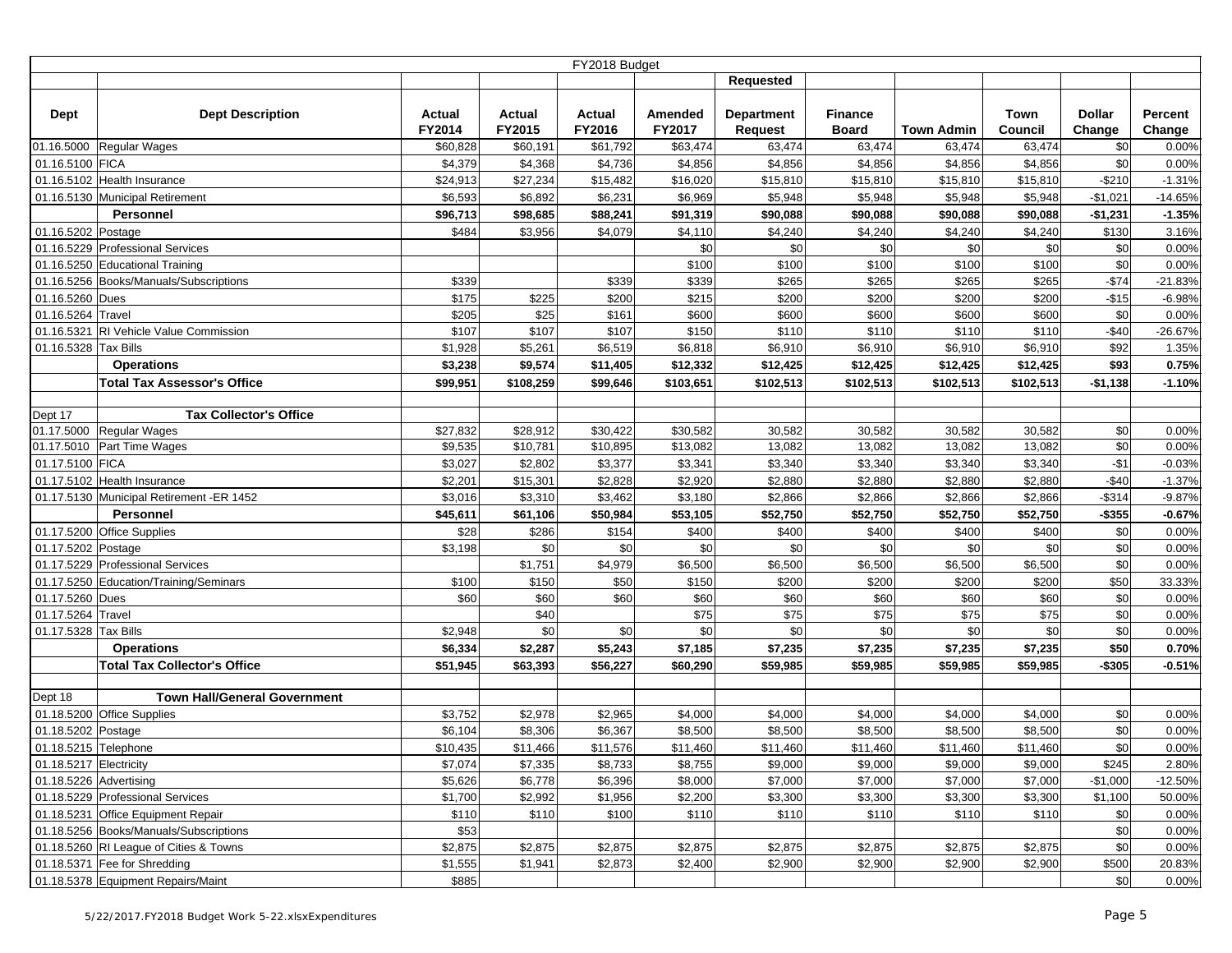|                      |                                                  |             |             | FY2018 Budget |             |                |                |             |             |               |             |
|----------------------|--------------------------------------------------|-------------|-------------|---------------|-------------|----------------|----------------|-------------|-------------|---------------|-------------|
|                      |                                                  |             |             |               |             | Requested      |                |             |             |               |             |
|                      |                                                  |             |             |               |             |                |                |             |             |               |             |
| Dept                 | <b>Dept Description</b>                          | Actual      | Actual      | Actual        | Amended     | Department     | <b>Finance</b> |             | Town        | <b>Dollar</b> | Percent     |
|                      |                                                  | FY2014      | FY2015      | FY2016        | FY2017      | <b>Request</b> | <b>Board</b>   | Town Admin  | Council     | Change        | Change      |
|                      | 01.18.5399 Miscellaneous Expenses                | \$1,920     | \$2,037     | \$1,275       | \$2,000     | \$2,000        | \$2,000        | \$2,000     | \$2,000     | \$0           | 0.00%       |
|                      | <b>Operations</b>                                | \$42,089    | \$46,818    | \$45,116      | \$50,300    | \$51,145       | \$51,145       | \$51,145    | \$51,145    | \$845         | 1.68%       |
|                      | <b>Total Town Hall/General Government</b>        | \$42,089    | \$46,818    | \$45,116      | \$50,300    | \$51,145       | \$51,145       | \$51,145    | \$51,145    | \$845         | 1.68%       |
|                      |                                                  |             |             |               |             |                |                |             |             |               |             |
| Dept 19              | <b>Public Works Department</b>                   |             |             |               |             |                |                |             |             |               |             |
| 01.19.5000           | Regular Wages                                    | \$281,575   | \$291,617   | \$288,463     | \$356,831   | 355,271        | 355,271        | 355,271     | 355,271     | $-$1,560$     | $-0.44%$    |
| 01.19.5010           | Part Time Wages                                  | \$2,465     | \$6,849     | \$2,250       | \$3,300     | 3,300          | 3,300          | 3,300       | 3,300       | \$0           | 0.00%       |
| 01.19.5060 Overtime  |                                                  | \$40,100    | \$48,885    | \$24,651      | \$40,000    | \$40,000       | \$40,000       | \$40,000    | \$40,000    | \$0           | 0.00%       |
| 01.19.5100 FICA      |                                                  | \$24,072    | \$25,709    | \$23,387      | \$30,609    | \$30,490       | \$30,490       | \$30,490    | \$30,490    | $-$119$       | $-0.39%$    |
|                      | 01.19.5102 Health Insurance                      | \$71,060    | \$74,497    | \$66,965      | \$97,530    | \$78,437       | \$78,437       | \$78,437    | \$78,437    | $-$19,093$    | $-19.58%$   |
|                      | 01.19.5130 Municipal Retirement -ER 1452         | \$30,510    | \$33,169    | \$30,092      | \$37,111    | \$33,289       | \$33,289       | \$33,289    | \$33,289    | $-$ \$3,822   | $-10.30%$   |
|                      | <b>Personnel</b>                                 | \$449,782   | \$480,726   | \$435,808     | \$565,381   | \$540,787      | \$540,787      | \$540,787   | \$540,787   | $-$24,594$    | $-4.35%$    |
|                      | 01.19.5200 Office Supplies                       | \$280       | \$562       | \$0           | \$0         |                |                |             |             | \$0           | 0.00%       |
| 01.19.5215 Telephone |                                                  | \$4,635     | \$6,416     | \$6,465       | \$4,200     | \$4,200        | \$4,200        | \$4,200     | \$4,200     | \$0           | 0.00%       |
| 01.19.5260 Dues      |                                                  |             |             | \$25          |             | \$25           | \$25           | \$25        | \$25        | \$25          | 100.00%     |
|                      | 01.19.5285 Building Maintenance                  | \$7,713     | \$11,899    | \$2,114       | \$1,000     | \$1,500        | \$1,500        | \$1,500     | \$1,500     | \$500         | 50.00%      |
|                      | 01.19.5300 Fuel / State Fleet Ops                | \$1,384     | \$2,415     | \$1,572       | \$2,500     | \$3,000        | \$3,000        | \$3,000     | \$3,000     | \$500         | 20.00%      |
|                      | 01.19.5310 Emergency Purchases                   | \$313       | \$12,762    | \$0           |             |                |                |             |             | \$0           | 0.00%       |
|                      | 01.19.5325 Clothing Allowance                    | \$5,684     | \$7,213     | \$8,590       | \$8,500     | \$8,800        | \$8,800        | \$8,800     | \$8,800     | \$300         | 3.53%       |
|                      | 01.19.5360 Snow Removal                          | \$108,284   | \$121,292   | \$59,022      | \$45,000    | \$45,000       | \$45,000       | \$45,000    | \$45,000    | \$0           | 0.00%       |
|                      | 01.19.5361 Street Maintenance - Gravel           | \$12,896    | \$2,846     | \$6,820       | \$6,000     | \$6,000        | \$6,000        | \$6,000     | \$6,000     | \$0           | 0.00%       |
|                      | 01.19.5362 Street Maintenance - Drainage         | \$6,000     | \$14,323    | \$13,074      | \$9,000     | \$10,000       | \$10,000       | \$10,000    | \$10,000    | \$1,000       | 11.11%      |
| 01.19.5363           | Street Maintenance - Asphalt/Patch               | \$21,264    | \$19,596    | \$16,718      | \$20,000    | \$20,000       | \$20,000       | \$20,000    | \$20,000    | \$0           | 0.00%       |
| 01.19.5364           | Street Maintenance - Signs & Post                | \$676       | \$3,889     | \$1,131       | \$5,500     | \$5,500        | \$5,500        | \$5,500     | \$5,500     | \$0           | 0.00%       |
|                      | 01.19.5366 Street Maintenance - Snow Contingency | \$222       |             |               | \$50,000    | \$55,000       | \$55,000       | \$55,000    | \$55,000    | \$5,000       | 10.00%      |
|                      | 01.19.5367 Equipment Rental                      | \$10,900    | \$3,660     |               | \$8,000     | \$8,000        | \$8,000        | \$8,000     | \$8,000     | \$0           | 0.00%       |
| 01.19.5368           | Engineering                                      | \$0         | \$0         |               | \$1,500     | \$1,500        | \$1,500        | \$1,500     | \$1,500     | \$0           | 0.00%       |
|                      | 01.19.5370 Operating Supplies                    | \$4,833     | \$3,069     | \$1,022       | \$5,000     | \$5,000        | \$5,000        | \$5,000     | \$5,000     | \$0           | 0.00%       |
|                      | 01.19.5372 Fuel Oil & Lubricants                 | \$48,885    | \$33,551    | \$25,677      | \$35,000    | \$33,000       | \$33,000       | \$33,000    | \$33,000    | $-$2,000$     | $-5.71%$    |
|                      | 01.19.5378 Equipment Maintenance & Parts         | \$114,657   | \$118,641   | \$102,004     | \$110,000   | \$120,000      | \$120,000      | \$120,000   | \$120,000   | \$10,000      | 9.09%       |
|                      | 01.19.5399 Licenses, registrations, etc          | \$665       | \$441       | \$883         | \$750       |                |                |             |             | $-$750$       | $-100.00\%$ |
|                      | <b>Operations</b>                                | \$349,291   | \$362,575   | \$245,117     | \$311,950   | \$326,525      | \$326,525      | \$326,525   | \$326,525   | \$14,575      | 4.67%       |
|                      | <b>Total Public Works Department</b>             | \$799,073   | \$843.301   | \$680,925     | \$877,331   | \$867,312      | \$867,312      | \$867,312   | \$867,312   | $-$10,019$    | $-1.14%$    |
|                      |                                                  |             |             |               |             |                |                |             |             |               |             |
| Dept 20              | <b>Police Department</b>                         |             |             |               |             |                |                |             |             |               |             |
| 01.20.5000           | Regular Wages - Non Sworn Officers               | \$156,110   | \$224,773   | \$182,343     | \$196,628   | 200,556        | 200,556        | 200,556     | 200,556     | \$3,928       | 2.00%       |
|                      | 01.20.5001 Regular Wages - Sworn Officers        | \$648,557   | \$681,350   | \$751,067     | \$788,851   | 824,011        | 824,011        | 824,011     | 824,011     | \$35,160      | 4.46%       |
|                      | 01.20.5010 Part Time Wages                       | \$51,191    | \$34,563    | \$22,095      | \$32,618    | 30,690         | 30,690         | 30,690      | 30,690      | $-$1,928$     | $-5.91%$    |
| 01.20.5060 Overtime  |                                                  | \$237,210   | \$195,467   | \$215,336     | \$200,000   | \$210,000      | \$210,000      | \$210,000   | \$210,000   | \$10,000      | 5.00%       |
| 01.20.5100 FICA      |                                                  | \$90,573    | \$88,955    | \$95,530      | \$93,185    | \$96,792       | \$96,792       | \$96,792    | \$96,792    | \$3,607       | 3.87%       |
|                      | 01.20.5102 Health Insurance                      | \$221,659   | \$230,545   | \$218,750     | \$239,470   | \$239,615      | \$239,615      | \$239,615   | \$239,615   | \$145         | 0.06%       |
|                      | 01.20.5130 Municipal Retirement -ER1452          | \$17,434    | \$20,805    | \$22,430      | \$20,597    | \$18,792       | \$18,792       | \$18,792    | \$18,792    | $-$1,805$     | $-8.76%$    |
|                      | 01.20.5131 Police Retirement - ER 1454           | \$56,027    | \$88,251    | \$94,118      | \$97,580    | \$78,693       | \$78,693       | \$78,693    | \$78,693    | $-$18,887$    | $-19.36%$   |
|                      | Personnel                                        | \$1,478,761 | \$1,564,709 | \$1,601,669   | \$1,668,929 | \$1,699,149    | \$1,699,149    | \$1,699,149 | \$1,699,149 | \$30,220      | 1.81%       |
|                      | 01.20.5200 Office Supplies                       | \$6,327     | \$5,759     | \$6,104       | \$7,000     | \$7,000        | \$7,000        | \$7,000     | \$7,000     | \$0           | 0.00%       |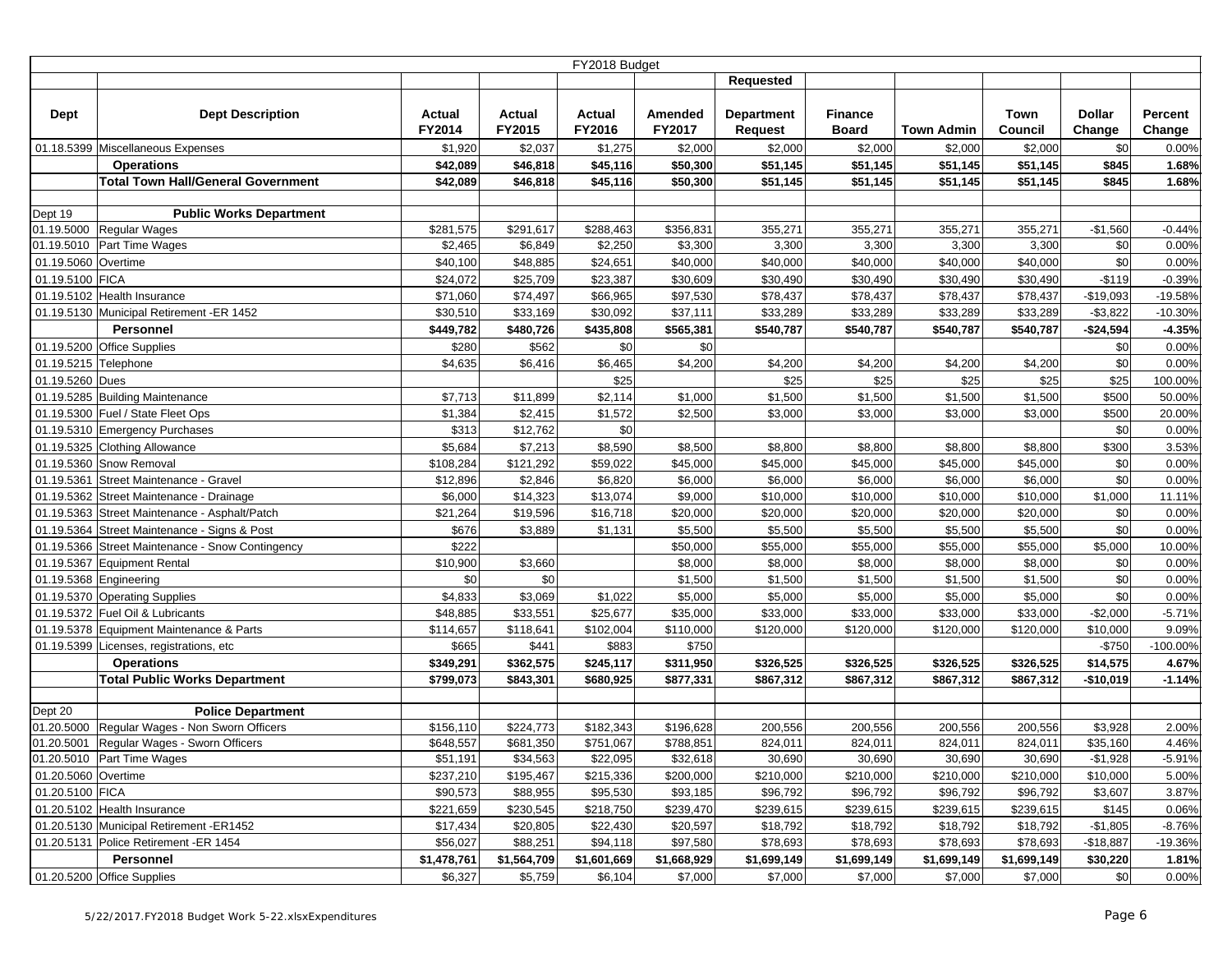|                                        |                                             |                     |                     | FY2018 Budget       |                     |                    |                    |                 |                 |                |                       |
|----------------------------------------|---------------------------------------------|---------------------|---------------------|---------------------|---------------------|--------------------|--------------------|-----------------|-----------------|----------------|-----------------------|
|                                        |                                             |                     |                     |                     |                     | Requested          |                    |                 |                 |                |                       |
|                                        |                                             |                     |                     |                     |                     |                    |                    |                 |                 |                |                       |
| Dept                                   | <b>Dept Description</b>                     | Actual              | Actual              | Actual              | Amended             | Department         | <b>Finance</b>     |                 | Town            | <b>Dollar</b>  | <b>Percent</b>        |
|                                        |                                             | FY2014              | FY2015              | FY2016              | FY2017              | <b>Request</b>     | <b>Board</b>       | Town Admin      | Council         | Change         | Change                |
| 01.20.5202 Postage                     |                                             | \$331               | \$441               | \$447               | \$450               | \$450              | \$450              | \$450           | \$450           | \$0            | 0.00%                 |
| 01.20.5215 Telephone                   |                                             | \$9,149             | \$9,956             | \$10,279            | \$9,760             | \$9,760            | \$9,760            | \$9,760         | \$9,760         | \$0            | 0.00%                 |
|                                        | 01.20.5250 Education/Training/Seminars      | \$11,743            | \$15,379            | \$7,723             | \$15,000            | \$15,000           | \$15,000           | \$15,000        | \$15,000        | \$0            | 0.00%                 |
| 01.20.5260                             | Dues                                        | \$771               | \$340               | \$591               | \$600               | \$600              | \$600              | \$600           | \$600           | \$0            | 0.00%                 |
| 01.20.5264                             | Travel                                      | \$148               | \$1,122             | \$399               | \$700               | \$700              | \$700              | \$700           | \$700           | \$0            | 0.00%                 |
|                                        | 01.20.5300 Fuel / State Fleet Ops           | \$58,247            | \$53,094            | \$41,586            | \$55,000            | \$55,000           | \$55,000           | \$55,000        | \$55,000        | \$0            | 0.00%                 |
|                                        | 01.20.5310 Emergency Purchase               |                     | \$145               |                     |                     |                    |                    |                 |                 | \$0            | 0.00%                 |
|                                        | 01.20.5323 Vehicle Repairs / Maintenance    | \$21,844            | \$28,661            | \$35,456            | \$30,000            | \$30,000           | \$30,000           | \$30,000        | \$30,000        | \$0            | 0.00%                 |
| 01.20.5324                             | <b>Uniforms</b>                             | \$12,948            | \$15,218            | \$11,395            | \$12,000            | \$12,000           | \$12,000           | \$12,000        | \$12,000        | \$0            | 0.00%                 |
|                                        | 01.20.5353 Body Armor                       | \$675               | \$685               | \$1,029             | \$1,500             | \$1,500            | \$1,500            | \$1,500         | \$1,500         | \$0            | 0.00%                 |
|                                        | 01.20.5355 Fingerprinting                   | \$2,730             | \$4,020             | \$2,760             | \$3,500             | \$3,500            | \$3,500            | \$3,500         | \$3,500         | \$0            | 0.00%                 |
|                                        | 01.20.5369 Small Equipment Purchases        | \$9,570             | \$7,197             | \$10,719            | \$9,500             | \$7,500            | \$7,500            | \$7,500         | \$7,500         | $-$2,000$      | $-21.05%$             |
|                                        | 01.20.5378 Equip Repairs / Maint & Parts    | \$203               | \$400               | \$650               |                     | \$2,000            | \$2,000            | \$2,000         | \$2,000         | \$2,000        | 100.00%               |
|                                        | 01.20.5379 Emergency Repairs                | \$2,522             |                     | \$1,448             | \$2,500             | \$2,500            | \$2,500            | \$2,500         | \$2,500         | \$0            | 0.00%                 |
| 01.20.5399 Misc.                       |                                             | \$273               | \$538               | \$461               | \$300               | \$1,000            | \$1,000            | \$1,000         | \$1,000         | \$700          | 233.33%               |
|                                        | 01.20.5400 Legal - Labor Lawyer             | \$11,937            | \$4,725             | \$3,353             | \$5,000             | \$5,000            | \$5,000            | \$5,000         | \$5,000         | \$0            | 0.00%                 |
| 01.20.5715                             | Grant - Byrne                               | \$3,855             |                     |                     |                     |                    |                    |                 |                 | \$0            | 0.00%                 |
| 01.20.5730                             | Unemployment                                |                     | \$2,760             |                     |                     |                    |                    |                 |                 | \$0            | 0.00%                 |
|                                        |                                             |                     |                     |                     |                     |                    |                    |                 |                 |                |                       |
|                                        | <b>Operations</b>                           | \$153,273           | \$150.440           | \$134.400           | \$152,810           | \$153,510          | \$153,510          | \$153,510       | \$153,510       | \$700          | 0.46%                 |
|                                        | <b>Total Police Department</b>              | \$1,632,034         | \$1,715,149         | \$1,736,069         | \$1,821,739         | \$1,852,659        | \$1,852,659        | \$1,852,659     | \$1,852,659     | \$30,920       | 1.70%                 |
|                                        |                                             |                     |                     |                     |                     |                    |                    |                 |                 |                |                       |
| Dept 21                                | <b>Animal Control</b>                       |                     |                     |                     |                     |                    |                    |                 |                 |                |                       |
| 01.21.5000<br>$\overline{01}$ .21.5010 | Regular Wages<br>Part Time Wages            | \$38,210<br>\$4,411 | \$38,425<br>\$3,634 | \$36,719<br>\$8,388 | \$40,815<br>\$5,200 | 40,815<br>5,000    | 40,815<br>5,000    | 40,815<br>5,000 | 40,815<br>5,000 | \$0<br>$-$200$ | 0.00%<br>$-3.85%$     |
|                                        | Overtime                                    | \$1,438             | \$1,931             | \$1,983             | \$2,300             |                    |                    | \$2,000         | \$2,000         | $-$300$        |                       |
| 01.21.5060<br>01.21.5100 FICA          |                                             | \$3,265             | \$3,148             | \$3,440             | \$3,696             | \$2,000<br>\$3,658 | \$2,000<br>\$3,658 | \$3,658         | \$3,658         | $-$ \$38       | $-13.04%$<br>$-1.03%$ |
|                                        | 01.21.5102 Health Insurance                 | \$12,205            | \$9,779             | \$13,759            | \$14,295            | \$14,105           | \$14,105           | \$14,105        | \$14,105        | $-$190$        |                       |
|                                        | 01.21.5130 Municipal Retirement -ER 1452    | \$4,026             | \$4,339             | \$4,214             | \$4,245             | \$3,824            | \$3,824            | \$3,824         | \$3,824         | $-$421$        | $-1.33%$<br>$-9.92%$  |
|                                        | <b>Personnel</b>                            | \$63,555            | \$61,256            | \$68,503            | \$70,551            | \$69,402           | \$69,402           | \$69,402        | \$69,402        | $-$1,149$      | $-1.63%$              |
|                                        | 01.21.5203 Misc Supplies, Animal Control    | \$2,491             | \$3,490             | \$1,994             | \$5,500             | \$5,500            | \$5,500            | \$5,500         | \$5,500         | \$0            | 0.00%                 |
|                                        |                                             |                     |                     |                     |                     |                    |                    |                 |                 |                |                       |
| 01.21.5215 Telephone                   | 01.21.5250 Education/Training/Seminars      | \$223<br>\$0        | \$430               | \$431<br>\$0        | \$550<br>\$600      | \$550<br>\$600     | \$550<br>\$600     | \$550<br>\$600  | \$550<br>\$600  | \$0<br>\$0     | 0.00%<br>0.00%        |
| 01.21.5260 Dues                        |                                             | \$25                | \$60                | \$60                | \$65                | \$65               | \$65               | \$65            | \$65            | \$0            | 0.00%                 |
| 01.21.5264                             | Travel                                      |                     |                     |                     |                     | \$100              | \$100              | \$100           | \$100           | \$100          | 100.00%               |
|                                        | 01.21.5300 Fuel / State Fleet Ops           | \$1,517             | \$1,301             | \$1,596             | \$2,500             | \$2,500            | \$2,500            | \$2,500         | \$2,500         | \$0            | 0.00%                 |
|                                        | 01.21.5323 Vehicle Repairs / Maint & Parts  | \$288               | \$489               | \$96                | \$1,000             | \$1,000            | \$1,000            | \$1,000         | \$1,000         | \$0            | 0.00%                 |
|                                        | 01.21.5325 Clothing Allowance               | \$273               | \$943               | \$1,245             | \$1,200             | \$1,200            | \$1,200            | \$1,200         | \$1,200         | \$0            | 0.00%                 |
| 01.21.5340 Veterinarian                |                                             | \$2,951             | \$2,525             | \$1,843             | \$4,000             | \$3,500            | \$3,500            | \$3,500         | \$3,500         | $-$500$        | $-12.50%$             |
|                                        | 01.21.5341 Dog Tags & Licenses              | \$257               | \$277               | \$278               | \$350               | \$350              | \$350              | \$350           | \$350           | \$0            | 0.00%                 |
|                                        | 01.21.5342 Impoundment/Turnover Fees        | \$2,374             | \$1,408             | \$2,430             | \$2,500             | \$2,300            | \$2,300            | \$2,300         | \$2,300         | $-$200$        | $-8.00%$              |
|                                        | 01.21.5380 Computer Upgrade (Mobile Tablet) |                     |                     |                     | \$200               | \$200              | \$200              | \$200           | \$200           | \$0            | 0.00%                 |
|                                        | <b>Operations</b>                           | \$10,399            | \$10,923            | \$9,973             | \$18,465            | \$17,865           | \$17,865           | \$17,865        | \$17,865        | $-$600$        | $-3.25%$              |
|                                        | <b>Total Animal Control</b>                 | \$73,954            | \$72,179            | \$78,476            | \$89,016            | \$87,267           | \$87,267           | \$87,267        | \$87,267        | $-$1,749$      | $-1.96%$              |
|                                        |                                             |                     |                     |                     |                     |                    |                    |                 |                 |                |                       |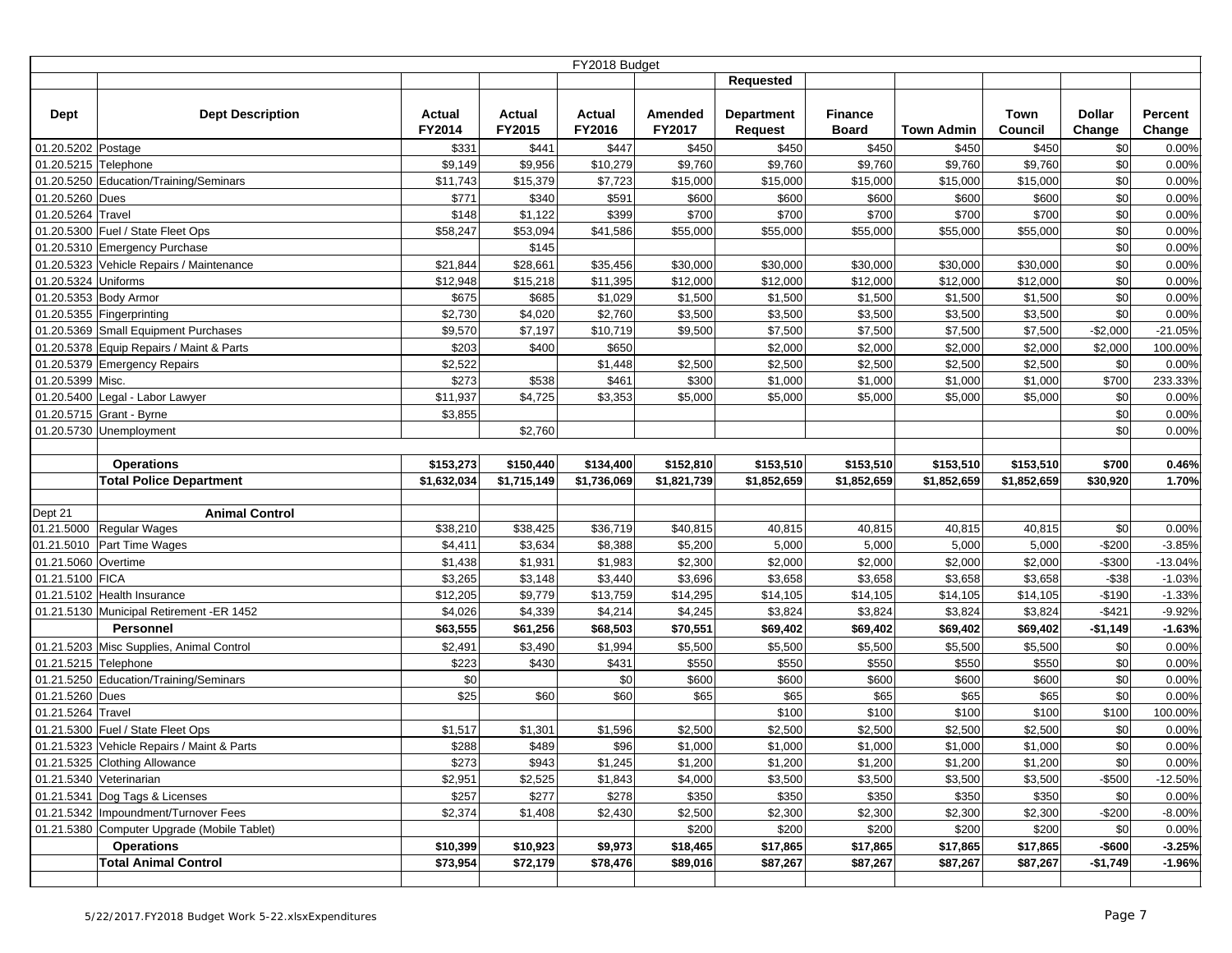|                        |                                                        |          |          | FY2018 Budget |          |                   |                |            |          |               |           |
|------------------------|--------------------------------------------------------|----------|----------|---------------|----------|-------------------|----------------|------------|----------|---------------|-----------|
|                        |                                                        |          |          |               |          | Requested         |                |            |          |               |           |
|                        |                                                        |          |          |               |          |                   |                |            |          |               |           |
| Dept                   | <b>Dept Description</b>                                | Actual   | Actual   | Actual        | Amended  | <b>Department</b> | <b>Finance</b> |            | Town     | <b>Dollar</b> | Percent   |
|                        |                                                        | FY2014   | FY2015   | FY2016        | FY2017   | <b>Request</b>    | <b>Board</b>   | Town Admin | Council  | Change        | Change    |
| Dept 22                | Recreation                                             |          |          |               |          |                   |                |            |          |               |           |
|                        | 01.22.5000 Part Time Recreation Director               | \$4,365  | \$9,800  | \$11,230      | \$9,850  | \$9,850           | \$9,850        | \$9,850    | \$9,850  | \$0           | 0.00%     |
|                        | 01.22.5010 Part Time Recreation Program                | \$19,557 | \$16,950 | \$17,366      | \$16,500 | \$16,500          | \$16,500       | \$16,500   | \$16,500 | \$0           | 0.00%     |
| 01.22.5100 FICA        |                                                        | \$1,719  | \$1,980  | \$2,123       | \$2,016  | \$2,016           | \$2,016        | \$2,016    | \$2,016  | \$0           | 0.00%     |
|                        | Personnel                                              | \$25,641 | \$28,730 | \$30,719      | \$28,366 | \$28,366          | \$28,366       | \$28,366   | \$28,366 | \$0           | 0.00%     |
| 01.22.5204             | <b>Recreation Supplies</b>                             | \$502    | \$280    | \$654         | \$500    | \$500             | \$500          | \$500      | \$500    | \$0           | 0.00%     |
| 01.22.5260 Dues        |                                                        | \$50     |          |               | \$50     | \$50              | \$50           | \$50       | \$50     | \$0           | 0.00%     |
|                        | 01.22.5280 Grounds Maintenance                         |          |          |               |          |                   |                |            |          | \$0           | 0.00%     |
| 01.22.5369             | Equipment Purchases                                    |          |          |               |          |                   |                |            |          | \$0           | 0.00%     |
|                        | 01.22.5391 Rec Program Expenses                        | \$3,415  | \$1,366  | \$2,763       | \$3,000  | \$3,000           | \$3,000        | \$3,000    | \$3,000  | \$0           | 0.00%     |
|                        | 01.22.5394 Rec Events - Other                          | \$1,018  | \$738    | \$267         | \$2,000  | \$2,000           | \$2,000        | \$2,000    | \$2,000  | \$0           | 0.00%     |
|                        | 01.22.5395 Port-A-Jons                                 | \$960    | \$800    | \$813         | \$667    | \$500             | \$500          | \$500      | \$500    | $-$167$       | $-25.04%$ |
|                        | <b>Operations</b>                                      | \$5,945  | \$3,184  | \$4,497       | \$6,217  | \$6,050           | \$6,050        | \$6,050    | \$6,050  | $-$167$       | $-2.69%$  |
|                        | <b>Total Recreation</b>                                | \$31,586 | \$31,914 | \$35,216      | \$34,583 | \$34,416          | \$34,416       | \$34,416   | \$34,416 | $-$167$       | $-0.48%$  |
|                        |                                                        |          |          |               |          |                   |                |            |          |               |           |
| Dept 23                | <b>Public Works / Transfer Station Utilities</b>       |          |          |               |          |                   |                |            |          |               |           |
| 01.23.5217 Electricity |                                                        | \$10,133 | \$13,045 | \$13,502      | \$11,000 | \$14,000          | \$14,000       | \$14,000   | \$14,000 | \$3,000       | 27.27%    |
|                        | 01.23.5275 Propane Gas                                 | \$11,194 | \$2,409  | \$0           | \$8,000  | \$4,000           | \$4,000        | \$4,000    | \$4,000  | $-$4,000$     | -50.00%   |
| 01.23.5289             | Security System Maintenance (Fire)                     | \$1,109  | \$1,109  | \$1,109       | \$1,200  | \$1,200           | \$1,200        | \$1,200    | \$1,200  | \$0           | 0.00%     |
|                        | 01.23.5335 Bottled Water                               | \$200    | \$171    | \$107         | \$300    | \$200             | \$200          | \$200      | \$200    | $-$100$       | $-33.33%$ |
|                        | <b>Operations</b>                                      | \$22,636 | \$16,734 | \$14,718      | \$20,500 | \$19,400          | \$19,400       | \$19,400   | \$19,400 | $-$1,100$     | $-5.37%$  |
|                        | <b>Total Public Works / Transfer Station Utilities</b> | \$22,636 | \$16,734 | \$14,718      | \$20,500 | \$19,400          | \$19,400       | \$19,400   | \$19,400 | $-$1,100$     | $-5.37%$  |
|                        |                                                        |          |          |               |          |                   |                |            |          |               |           |
| Dept 24                | <b>Building Maintenance</b>                            |          |          |               |          |                   |                |            |          |               |           |
|                        | 01.24.5000 Regular Wages                               | \$31,123 | \$31,263 | \$32,315      | \$32,715 | \$32,715          | \$32,715       | \$32,715   | \$32,715 | \$0           | 0.00%     |
| 01.24.5100 FICA        |                                                        | \$2,159  | \$2,155  | \$2,232       | \$2,503  | \$2,503           | \$2,503        | \$2,503    | \$2,503  | \$0           | 0.00%     |
| 01.24.5102             | <b>Health Insurance</b>                                | \$16,316 | \$17,460 | \$17,647      | \$18,240 | \$13,321          | \$13,321       | \$13,321   | \$13,321 | $-$4,919$     | -26.97%   |
| 01.24.5130             | Municipal Retirement - ER 1452                         | \$3,290  | \$3,580  | \$3,686       | \$3,403  | \$3,065           | \$3,065        | \$3,065    | \$3,065  | $- $338$      | $-9.93%$  |
|                        | Personnel                                              | \$52,888 | \$54,458 | \$55,880      | \$56,861 | \$51,604          | \$51,604       | \$51,604   | \$51,604 | $-$5,257$     | $-9.25%$  |
|                        | 01.24.5201 Custodial Supplies                          | \$2,137  | \$1,898  | \$1,626       | \$2,500  | \$2,500           | \$2,500        | \$2,500    | \$2,500  | \$0           | 0.00%     |
| 01.24.5264 Travel      |                                                        | \$575    | \$561    | \$624         | \$600    | \$600             | \$600          | \$600      | \$600    | \$0           | 0.00%     |
|                        | 01.24.5280 Grounds Maintenance                         | \$1,255  | \$1,768  | \$3,472       | \$2,500  | \$2,500           | \$2,500        | \$2,500    | \$2,500  | \$0           | 0.00%     |
| 01.24.5282             | <b>Pest Control</b>                                    |          | \$990    | \$495         | \$495    | \$495             | \$495          | \$495      | \$495    | \$0           | 0.00%     |
| 01.24.5285             | <b>Building Maintenance</b>                            | \$6,531  | \$6,978  | \$6,604       | \$18,000 | \$10,000          | \$10,000       | \$10,000   | \$10,000 | $-$8,000$     | $-44.44%$ |
|                        | 01.24.5286 Heating/Fuel Oil                            | \$10,156 | \$8,671  | \$3,488       | \$8,000  | \$8,000           | \$8,000        | \$8,000    | \$8,000  | \$0           | 0.00%     |
|                        | 01.24.5289 Security System Maintenance                 | \$2,951  | \$3,689  | \$3,549       | \$3,700  | \$2,000           | \$2,000        | \$2,000    | \$2,000  | $-$1,700$     | -45.95%   |
|                        | 01.24.5290 Elevator Inspection & Maintenance           | \$1.000  | \$2.040  | \$1.750       | \$2.800  | \$2.800           | \$2.800        | \$2.800    | \$2.800  | \$0           | 0.00%     |
|                        | 01.24.5310 Emergency Purchases                         |          |          |               |          |                   |                |            |          | \$0           | 0.00%     |
|                        | 01.24.5330 Radon Testing                               |          | \$195    |               | \$0      | \$200             | \$200          | \$200      | \$200    | \$200         | 100.00%   |
|                        | 01.24.5331 Well Water Testing                          | \$1,140  | \$0      |               |          |                   |                |            |          | \$0           | 0.00%     |
|                        |                                                        |          |          |               |          |                   |                |            |          |               |           |
|                        | <b>Operations</b>                                      | \$25,745 | \$26,790 | \$21,608      | \$38,595 | \$29,095          | \$29,095       | \$29,095   | \$29,095 | -\$9,500      | $-24.61%$ |
|                        | <b>Total Building Maintenance</b>                      | \$78,633 | \$81,248 | \$77,488      | \$95,456 | \$80,699          | \$80,699       | \$80,699   | \$80,699 | $-$14,757$    | $-15.46%$ |
|                        |                                                        |          |          |               |          |                   |                |            |          |               |           |
| Dept 25                | <b>Community Services</b>                              |          |          |               |          |                   |                |            |          |               |           |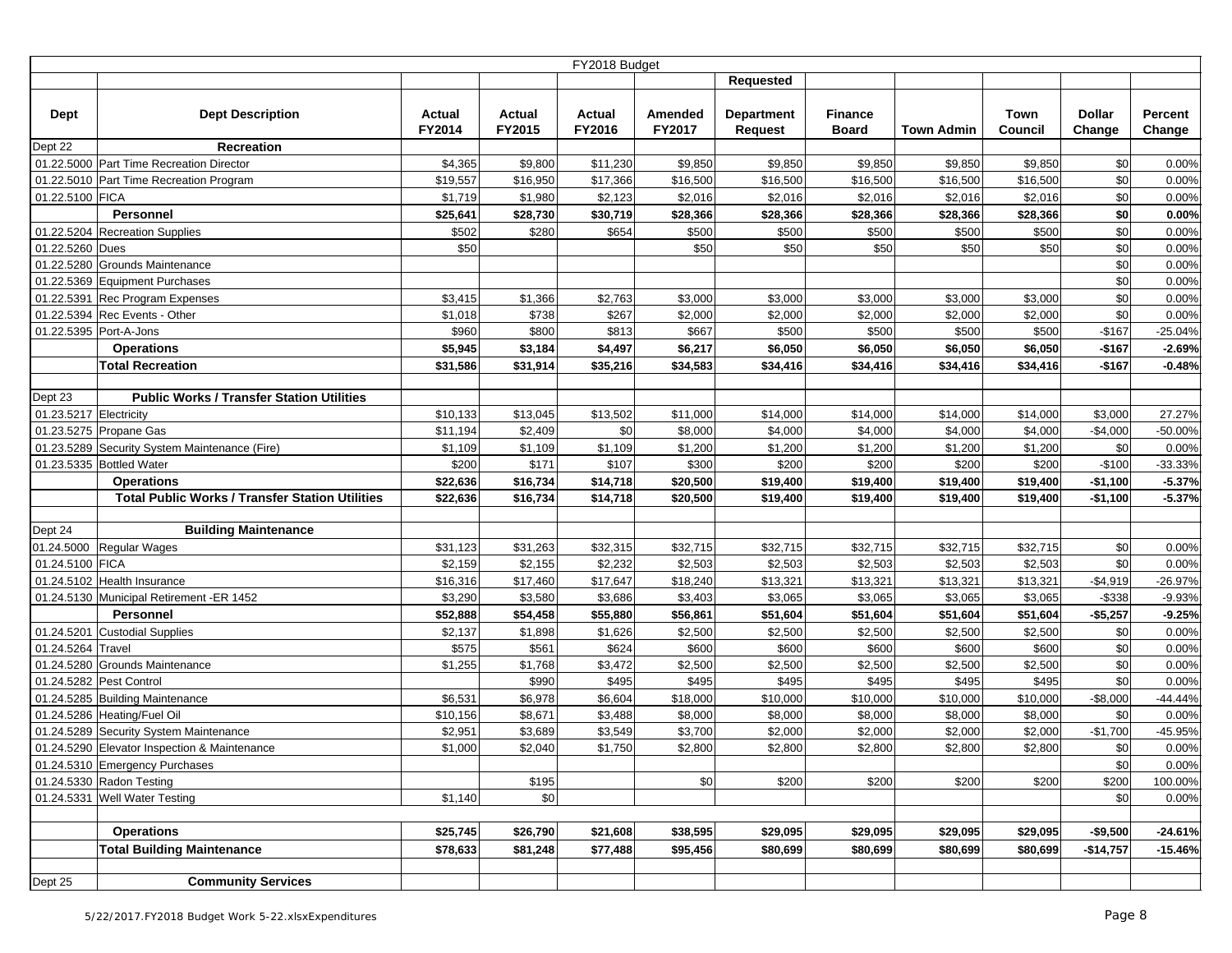|                      |                                                                                                          |           |           | FY2018 Budget |                |                   |                |            |           |                    |                      |
|----------------------|----------------------------------------------------------------------------------------------------------|-----------|-----------|---------------|----------------|-------------------|----------------|------------|-----------|--------------------|----------------------|
|                      |                                                                                                          |           |           |               |                | Requested         |                |            |           |                    |                      |
|                      |                                                                                                          |           |           |               |                |                   |                |            |           |                    |                      |
| <b>Dept</b>          | <b>Dept Description</b>                                                                                  | Actual    | Actual    | Actual        | Amended        | <b>Department</b> | <b>Finance</b> |            | Town      | <b>Dollar</b>      | Percent              |
|                      |                                                                                                          | FY2014    | FY2015    | FY2016        | FY2017         | <b>Request</b>    | <b>Board</b>   | Town Admin | Council   | Change             | Change               |
|                      | 01.25.5500 Hope Valley Ambulance                                                                         | \$42,500  | \$50,000  | \$50,000      | \$50,000       | \$50,000          | \$50,000       | \$50,000   | \$50,000  | \$0                | 0.00%                |
|                      | 01.25.5501 Clark Memorial Library                                                                        | \$94,827  | \$94,827  | \$94,827      | \$97,000       | \$97,000          | \$97,000       | \$97,000   | \$97,000  | \$0                | 0.00%                |
|                      | 01.25.5506 Domestic Violence Resource Ctr of South County                                                | \$500     |           |               | \$750          | \$5,000           |                |            | \$750     | \$0                | 0.00%                |
|                      | 01.25.5509 Memorial Day Parade - American Legion                                                         | \$400     | \$500     | \$500         | \$500          | \$500             |                |            | \$500     | \$0                | 0.00%                |
|                      | 01.25.5510 Richmond Historical Society                                                                   | \$400     | \$400     | \$400         | \$400          | \$650             |                |            |           | $-$400$            | -100.00%             |
|                      | 01.25.5511 Chariho Youth Soccer                                                                          | \$400     |           |               | \$400          |                   |                |            |           | $-$400$            | $-100.00\%$          |
|                      | 01.25.5513 Chariho Cowboys                                                                               | \$400     | \$400     | \$400         | \$400          | \$750             |                |            | \$400     | \$0                | 0.00%                |
|                      | 01.25.5515 Southern RI Volunteers / Changing Lives                                                       | \$500     | \$500     | \$500         | \$750          | \$1,000           |                |            | \$750     | \$0                | 0.00%                |
|                      | 01.25.5516 WARM Center                                                                                   | \$350     | \$350     | \$500         | \$500          | \$500             |                |            |           | $- $500$           | $-100.00\%$          |
| 01.25.5521           | Wood River Health Services                                                                               | \$1,000   | \$1,000   | \$1,000       | \$1,500        | \$3,000           |                |            | \$1,500   | \$0                | 0.00%                |
| 01.25.5522           | Education Exchange (Wash Cnty Adult Learn Ctr)                                                           | \$200     | \$0       | \$300         | \$300          |                   |                |            |           | $-$300$            | $-100.00\%$          |
|                      | 01.25.5523 Rhode Island Center Assisting Those in Need                                                   | \$500     | \$500     | \$500         | \$1,000        | \$4,500           |                |            | \$1,000   | \$0                | 0.00%                |
|                      | 01.25.5525 Washington County Community Dev. Corp                                                         |           | \$400     |               |                |                   |                |            |           | \$0                | 0.00%                |
|                      | 01.25.5526 Southern RI Conservation District (SRICD)                                                     |           | \$400     |               |                |                   |                |            |           | \$0                | 0.00%                |
|                      | 01.25.5529 South Kingstown Adult Day Services                                                            |           |           | \$500         | \$500          | \$500             |                |            |           | $-$500$<br>$-$600$ | -100.00%             |
|                      | 01.25.5530 Richmond Historical Society Bell School House Paint<br>01.25.5532 Neighbors Helping Neighbors |           |           |               | \$600<br>\$500 | \$1,000           |                |            | \$500     | \$0                | $-100.00\%$<br>0.00% |
|                      | 01.25.5533 Community 2000 Education Foundation                                                           |           |           |               | \$500          | \$1,800           |                |            |           | $-$500$            | $-100.00\%$          |
|                      | South County Community Action, Inc.                                                                      |           |           |               |                | \$2,500           |                |            |           | \$0                | 0.00%                |
|                      | Wildlife Rehabilitaion Association of RI                                                                 |           |           |               |                | \$1,050           |                |            |           | \$0                | 0.00%                |
|                      | <b>Operations</b>                                                                                        | \$141,977 | \$149,277 | \$149,427     | \$155,600      | \$169,750         | \$147,000      | \$147,000  | \$152,400 | $-$3,200$          | $-2.06%$             |
|                      | <b>Total Community Services</b>                                                                          | \$141,977 | \$149,277 | \$149,427     | \$155,600      | \$169,750         | \$147,000      | \$147,000  | \$152,400 | $-$3,200$          | $-2.06%$             |
|                      |                                                                                                          |           |           |               |                |                   |                |            |           |                    |                      |
| Dept 26              | <b>Senior Activities</b>                                                                                 |           |           |               |                |                   |                |            |           |                    |                      |
|                      | 01.26.5200 Office Supplies                                                                               |           |           | \$114         |                | \$200             | \$200          | \$200      | \$200     | \$200              | 100.00%              |
|                      | 01.26.5205 Misc Supplies                                                                                 | \$584     | \$607     | \$452         | \$500          | \$500             | \$500          | \$500      | \$500     | \$0                | 0.00%                |
|                      | 01.26.5215 Phone / Internet                                                                              | \$1,785   | \$1,565   | \$1,639       | \$1,700        | \$1,700           | \$1,700        | \$1,700    | \$1,700   | \$0                | 0.00%                |
|                      | 01.26.5391 Program Expenses                                                                              | \$7,182   | \$4,458   | \$9,788       | \$9,000        | \$9,000           | \$9,000        | \$9,000    | \$9,000   | \$0                | 0.00%                |
|                      | <b>Operations</b>                                                                                        | \$9,551   | \$6,630   | \$11,993      | \$11,200       | \$11,400          | \$11,400       | \$11,400   | \$11,400  | \$200              | 1.79%                |
|                      | <b>Total Senior Activities</b>                                                                           | \$9,551   | \$6,630   | \$11,993      | \$11,200       | \$11,400          | \$11,400       | \$11,400   | \$11,400  | \$200              | 1.79%                |
|                      |                                                                                                          |           |           |               |                |                   |                |            |           |                    |                      |
| Dept 28              | <b>Economic Development</b>                                                                              |           |           |               |                |                   |                |            |           |                    |                      |
| 01.28.5250 Workshops |                                                                                                          |           |           | \$500         | \$1,000        |                   |                |            |           | $-$1,000$          | -100.00%             |
| 01.28.5229           | <b>Professional Services</b>                                                                             |           |           |               | \$1,000        | \$1,000           | \$1,000        | \$1,000    | \$1,000   | \$0                | 0.00%                |
| 01.28.5252           | Education/Training                                                                                       |           |           |               | \$1,000        | \$1,000           | \$1,000        | \$1,000    | \$1,000   | \$0                | 0.00%                |
| 01.28.5354           | Insurance                                                                                                |           |           | \$0           | \$500          |                   |                |            |           | $-$500$            | $-100.00\%$          |
| 01.28.5351           | Printing                                                                                                 |           |           | \$80          | \$1,000        | \$2,000           | \$2,000        | \$2,000    | \$2,000   | \$1,000            | 100.00%              |
|                      | <b>Operations</b>                                                                                        | \$0       | \$0       | \$580         | \$4,500        | \$4,000           | \$4,000        | \$4,000    | \$4,000   | $- $500$           | $-11.11%$            |
|                      | <b>Total Economic Development</b>                                                                        | \$0       | \$0       | \$580         | \$4,500        | \$4,000           | \$4,000        | \$4,000    | \$4,000   | -\$500             | $-11.11%$            |
|                      |                                                                                                          |           |           |               |                |                   |                |            |           |                    |                      |
| Dept 29              | <b>Elder Affairs Commission</b>                                                                          |           |           |               |                |                   |                |            |           |                    |                      |
|                      | 01.29.5250 Education Programs                                                                            |           |           |               | \$100          | \$100             | \$100          | \$100      |           | $-$100$            | $-100.00\%$          |
| 01.29.5351 Printing  |                                                                                                          |           |           | \$636         | \$1,200        | \$1,200           | \$1,200        | \$1,200    | \$500     | $-$700$            | $-58.33%$            |
|                      | 01.29.5370 Operating Supplies                                                                            | \$28      | \$150     | \$9           | \$150          | \$150             | \$150          | \$150      | \$150     | \$0                | 0.00%                |
|                      | 01.29.5520 Meal on Wheels Program                                                                        | \$302     | \$174     |               | \$350          | \$350             | \$350          | \$350      | \$350     | \$0                | 0.00%                |
|                      | <b>Operations</b>                                                                                        | \$330     | \$324     | \$645         | \$1,800        | \$1,800           | \$1,800        | \$1,800    | \$1,000   | -\$800             | -44.44%              |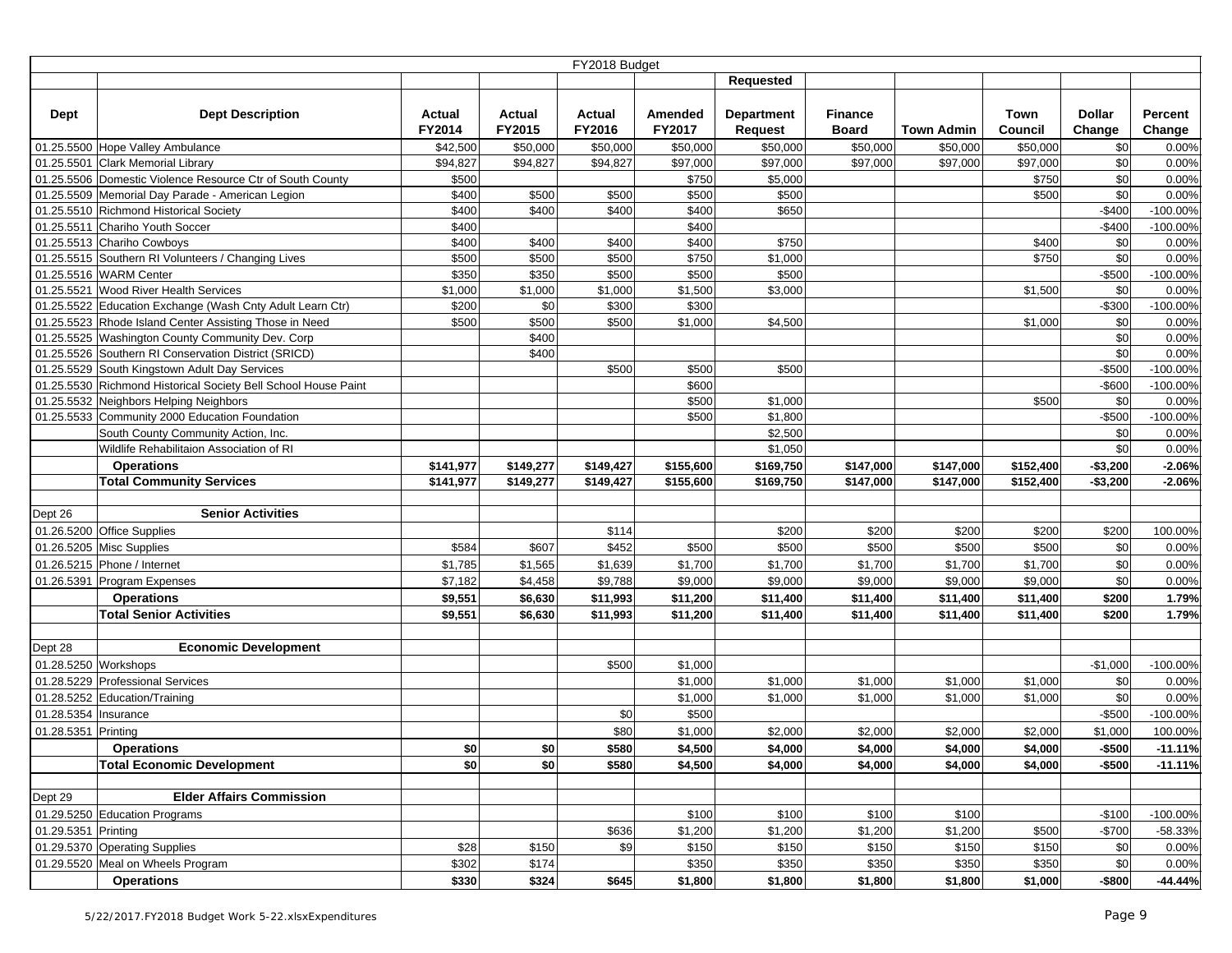|                        |                                                                                 |                  |           | FY2018 Budget |                |                   |                |              |              |               |           |
|------------------------|---------------------------------------------------------------------------------|------------------|-----------|---------------|----------------|-------------------|----------------|--------------|--------------|---------------|-----------|
|                        |                                                                                 |                  |           |               |                | Requested         |                |              |              |               |           |
|                        |                                                                                 |                  |           |               |                |                   |                |              |              |               |           |
| Dept                   | <b>Dept Description</b>                                                         | Actual           | Actual    | Actual        | Amended        | <b>Department</b> | <b>Finance</b> |              | Town         | <b>Dollar</b> | Percent   |
|                        |                                                                                 | FY2014           | FY2015    | FY2016        | FY2017         | <b>Request</b>    | <b>Board</b>   | Town Admin   | Council      | Change        | Change    |
|                        | <b>Total Elder Affairs Commission</b>                                           | \$330            | \$324     | \$645         | \$1,800        | \$1,800           | \$1,800        | \$1,800      | \$1,000      | -\$800        | $-44.44%$ |
|                        |                                                                                 |                  |           |               |                |                   |                |              |              |               |           |
| Dept 30                | <b>Police Station/Community Center Bldg</b>                                     |                  |           |               |                |                   |                |              |              |               |           |
| 01.30.5217 Electricity |                                                                                 | \$10,963         | \$12,449  | \$13,083      | \$12,000       | \$12,000          | \$12,000       | \$12,000     | \$12,000     | \$0           | 0.00%     |
| 01.30.5275 Propane     |                                                                                 | \$5,327          | \$3,464   | \$2,829       | \$3,500        | \$2,000           | \$2,000        | \$2,000      | \$2,000      | $-$1,500$     | $-42.86%$ |
|                        | 01.30.5282 Pest Control                                                         | \$650            | \$1,090   | \$500         | \$675          | \$675             | \$675          | \$675        | \$675        | \$0           | 0.00%     |
|                        | 01.30.5285 Building Maintenance/Police Station                                  | \$5,001          | \$5,835   | \$3,350       | \$3,000        | \$5,000           | \$5,000        | \$5,000      | \$5,000      | \$2,000       | 66.67%    |
|                        | 01.30.5289 Security System Maintenance (Fire)                                   | \$590            | \$400     | \$495         | \$500          | \$500             | \$500          | \$500        | \$500        | \$0           | 0.00%     |
|                        | 01.30.5290 Elevator Maintenance/Inspection                                      | \$1,000          | \$1,480   | \$2,225       | \$2,500        | \$2,500           | \$2,500        | \$2,500      | \$2,500      | \$0           | 0.00%     |
|                        | 01.30.5330 Radon Testing                                                        |                  | \$155     |               |                | \$165             | \$165          | \$165        | \$165        | \$165         | 100.00%   |
|                        | <b>Operations</b>                                                               | \$23,531         | \$24,873  | \$22,482      | \$22,175       | \$22,840          | \$22,840       | \$22,840     | \$22,840     | \$665         | 3.00%     |
|                        | <b>Total Police Station/Community Center</b>                                    | \$23,531         | \$24,873  | \$22,482      | \$22,175       | \$22,840          | \$22,840       | \$22,840     | \$22,840     | \$665         | 3.00%     |
|                        |                                                                                 |                  |           |               |                |                   |                |              |              |               |           |
| Dept 31                | <b>Town Sergeant</b>                                                            |                  |           |               |                |                   |                |              |              |               |           |
| 01.31.5001             | Town Sergeant                                                                   | \$500            | \$500     | \$500         | \$500          | \$500             | \$500          | \$500        | \$500        | \$0           | 0.00%     |
| 01.31.5100 FICA        |                                                                                 |                  |           | \$38          |                | \$38              | \$38           | \$38         | \$38         |               |           |
|                        | Personnel                                                                       | \$500            | \$500     | \$538         | \$500          | \$538             | \$538          | \$538        | \$538        | \$38          | 7.60%     |
|                        | <b>Total Town Sergeant</b>                                                      | \$500            | \$500     | \$538         | \$500          | \$538             | \$538          | \$538        | \$538        | \$38          | 7.60%     |
|                        |                                                                                 |                  |           |               |                |                   |                |              |              |               |           |
| Dept 32                | Transfer/Recycling/Landfill                                                     |                  |           |               |                |                   |                |              |              |               |           |
| 01.32.5000             | Regular Wages                                                                   | \$31,558         | \$32,948  | \$35,072      | \$33,172       | 33,172            | 33,172         | 33,172       | 33,172       | \$0           | 0.00%     |
| 01.32.5060             | Overtime                                                                        | \$172            |           | \$185         |                | \$500             | \$500          | \$500        | \$500        | \$500         | 100.00%   |
| 01.32.5100             | <b>FICA</b>                                                                     | \$2,205          | \$2,262   | \$2,458       | \$2,538        | \$2,538           | \$2,538        | \$2,538      | \$2,538      | \$0           | 0.00%     |
| 01.32.5102             | Health Insurance                                                                | \$11,347         | \$12,121  | \$12,263      | \$13,500       | \$13,321          | \$13,321       | \$13,321     | \$13,321     | $-$179$       | $-1.33%$  |
|                        | 01.32.5130 Municipal Retirement -ER 1452                                        | \$3,239          | \$3,530   | \$3,678       | \$3,450        | \$3,108           | \$3,108        | \$3,108      | \$3,108      | $-$ \$342     | $-9.91%$  |
|                        | Personnel                                                                       | \$48,521         | \$50,861  | \$53,656      | \$52,660       | \$52,639          | \$52,639       | \$52,639     | \$52,639     | $-$ \$21      | $-0.04%$  |
|                        | 01.32.5205 Misc Supplies                                                        | \$116            |           |               |                |                   |                |              |              | \$0           | 0.00%     |
| 01.32.5215 Telephone   |                                                                                 | \$19             | \$356     | \$369         | \$380          | \$380             | \$380          | \$380        | \$380        | \$0           | 0.00%     |
|                        | 01.32.5319 Central Landfill Tipping Fees                                        | \$35,166         | \$35,510  | \$42,766      | \$36,000       | \$40,000          | \$40,000       | \$40,000     | \$40,000     | \$4,000       | 11.11%    |
| 01.32.5331             | <b>Well Water Testing</b>                                                       | \$11,665         | \$18,775  | \$5,285       | \$15,000       | \$15,000          | \$15,000       | \$15,000     | \$15,000     | \$0           | 0.00%     |
|                        | 01.32.5368 Landfill Engineering                                                 | \$1,475          |           |               |                |                   |                |              |              | \$0           | 0.00%     |
| 01.32.5371             | Fee for Hauling Refuse                                                          | \$52,372         | \$48,205  | \$56,543      | \$56,000       | \$56,000          | \$56,000       | \$56,000     | \$56,000     | \$0           | 0.00%     |
| 01.32.5376             | License Fee to RI                                                               | \$60             | \$3,000   |               |                |                   |                |              |              | \$0           | 0.00%     |
|                        | 01.32.5378 Equipment Maintenance                                                | \$2,491          | \$482     | \$763         | \$1,500        | \$1,500           | \$1,500        | \$1,500      | \$1,500      | \$0           | 0.00%     |
|                        | <b>Operations</b>                                                               | \$103,364        | \$106,328 | \$105,726     | \$108,880      | \$112,880         | \$112,880      | \$112,880    | \$112,880    | \$4,000       | 3.67%     |
|                        | <b>Total Transfer/Recycling/Landfill</b>                                        | \$151,885        | \$157,189 | \$159,382     | \$161,540      | \$165,519         | \$165,519      | \$165,519    | \$165,519    | \$3,979       | 2.46%     |
|                        |                                                                                 |                  |           |               |                |                   |                |              |              |               |           |
| Dept 33                | <b>Canvassing Authority</b>                                                     |                  |           |               |                |                   |                |              |              |               |           |
|                        | 01.33.5001 Board Members/Commission/                                            | \$2,000          | \$2,000   | \$2,000       | \$2,500        | \$2,000           | \$2,000        | \$2,000      | \$2,000      | $-$500$       | $-20.00%$ |
|                        | 01.33.5003 Election Officials                                                   |                  | \$3,181   | \$1,781       | \$5,125        | \$800             | \$800          | \$800        | \$800        | $-$4,325$     | $-84.39%$ |
|                        | 02.33.5060 DPW personnel OT                                                     |                  |           |               | \$600          | \$300             | \$300          | \$300        | \$300        |               |           |
| 01.33.5100 FICA        |                                                                                 | \$55             | \$163     | \$53          | \$237          |                   |                |              |              | $-$237$       | -100.00%  |
|                        | Personnel                                                                       | \$2,055          | \$5,344   | \$3,834       | \$8,462        | \$3,100           | \$3,100        | \$3,100      | \$3,100      | $-$5,362$     | $-63.37%$ |
|                        | 01.33.5200 Office Supplies<br>01.33.5229 Professional Services - Redristricting | \$401<br>\$1,355 | \$453     | \$828         | \$1,665<br>\$0 | \$400<br>\$0      | \$400<br>\$0   | \$400<br>\$0 | \$400<br>\$0 | $-$1,265$     | $-75.98%$ |
|                        |                                                                                 |                  |           |               |                |                   |                |              |              |               | 0.00%     |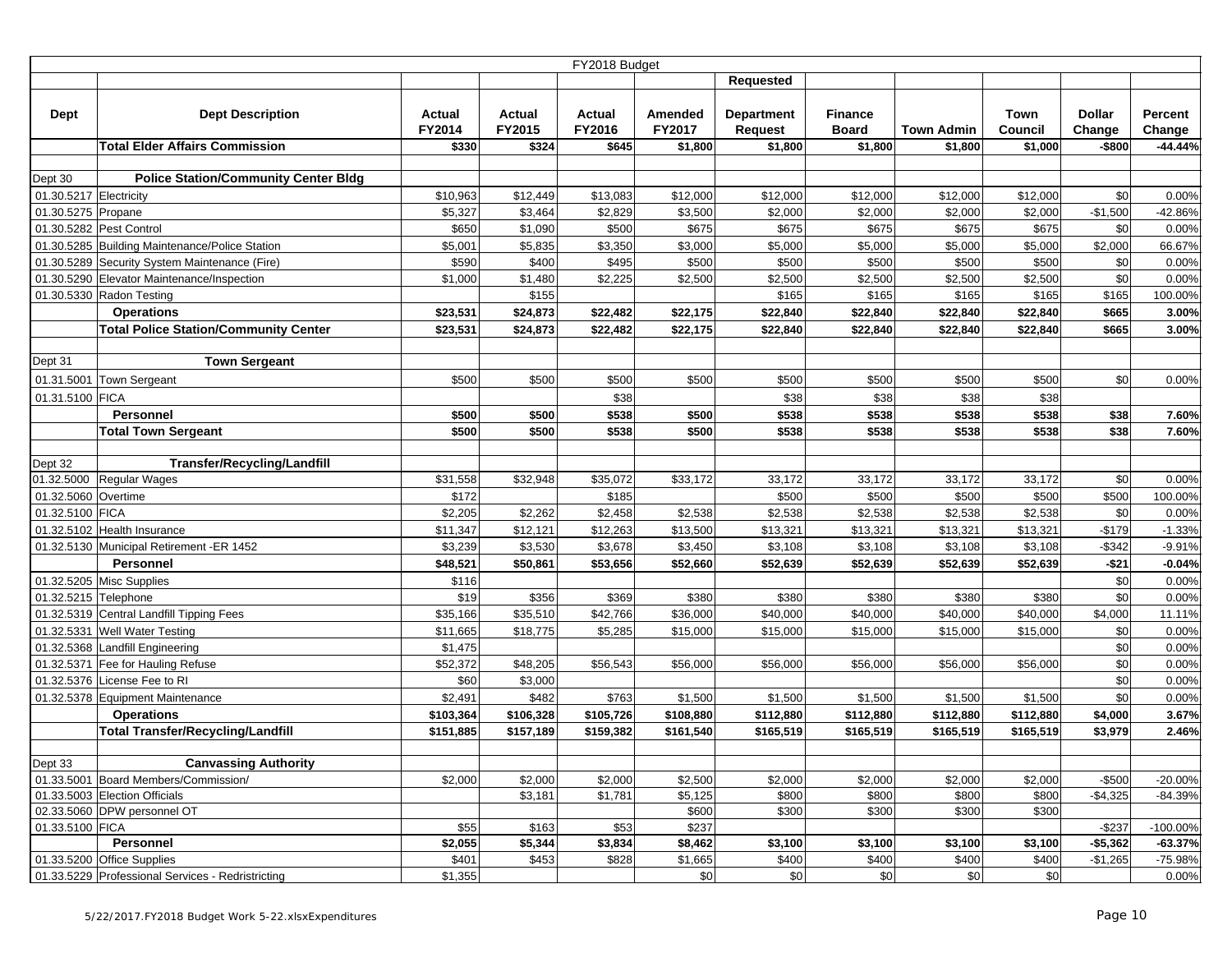|                 |                                                                  |          |          | FY2018 Budget |          |                |                |            |          |               |             |
|-----------------|------------------------------------------------------------------|----------|----------|---------------|----------|----------------|----------------|------------|----------|---------------|-------------|
|                 |                                                                  |          |          |               |          | Requested      |                |            |          |               |             |
|                 |                                                                  |          |          |               |          |                |                |            |          |               |             |
| <b>Dept</b>     | <b>Dept Description</b>                                          | Actual   | Actual   | <b>Actual</b> | Amended  | Department     | <b>Finance</b> |            | Town     | <b>Dollar</b> | Percent     |
|                 |                                                                  | FY2014   | FY2015   | FY2016        | FY2017   | <b>Request</b> | <b>Board</b>   | Town Admin | Council  | Change        | Change      |
| 01.33.5264      | Travel                                                           |          | \$78     | \$115         | \$350    | \$200          | \$200          | \$200      | \$200    |               | $-42.86%$   |
|                 | 01.33.5399 Miscellaneous                                         | \$110    | \$360    | \$87          | \$1,070  | \$200          | \$200          | \$200      | \$200    | $-$ \$870     | $-81.31%$   |
|                 | <b>Operations</b>                                                | \$1,866  | \$891    | \$1,030       | \$3,085  | \$800          | \$800          | \$800      | \$800    | $-$2,285$     | $-74.07%$   |
|                 | <b>Total Canvassing Authority</b>                                | \$3,921  | \$6,235  | \$4,864       | \$11,547 | \$3,900        | \$3,900        | \$3,900    | \$3,900  | $-$7,647$     | $-66.22%$   |
|                 |                                                                  |          |          |               |          |                |                |            |          |               |             |
| Dept 35         | <b>Emergency Management</b>                                      |          |          |               |          |                |                |            |          |               |             |
| 01.35.5001      | <b>Director Stipend</b>                                          | \$10,039 | \$10,039 | \$10,077      | \$10,000 | \$8,000        | \$8,000        | \$8,000    | \$8,000  | $-$2,000$     | $-20.00%$   |
| 01.35.5002      | Deputy Stipends (2)                                              |          | \$2,036  | \$2,800       | \$2,000  | \$2,000        | \$2,000        | \$2,000    | \$2,000  | \$0           | 0.00%       |
| 01.35.5003      | Volunteer Coordinator (New)                                      |          |          |               |          | \$2,000        | \$2,000        | \$2,000    | \$2,000  | \$2,000       | 100.00%     |
|                 | 01.35.5065 Emergency Overtime                                    |          |          |               |          |                |                |            |          |               | 0.00%       |
| 01.35.5100 FICA |                                                                  | \$768    | \$860    | \$985         | \$918    | \$918          | \$918          | \$918      | \$918    | \$0           | 0.00%       |
|                 | <b>Personnel</b>                                                 | \$10,807 | \$12,935 | \$13,862      | \$12,918 | \$12,918       | \$12,918       | \$12,918   | \$12,918 | \$0           | $0.00\%$    |
|                 | 01.35.5200 Office Supplies                                       |          |          | \$200         |          |                |                |            |          | \$0           | 0.00%       |
| 01.35.5202      | <b>Misc Supplies</b>                                             | \$1,031  | \$18     | \$231         | \$600    | \$600          | \$600          | \$600      | \$600    | \$0           | 0.00%       |
|                 | 01.35.5215 Phone/Internet EOC                                    | \$3,577  | \$3,213  | \$3,325       | \$3,600  | \$3,600        | \$3,600        | \$3,600    | \$3,600  | \$0           | 0.00%       |
|                 | 01.35.5250 Education / Traing / Seminars                         |          | \$370    |               |          | \$400          | \$400          | \$400      | \$400    | \$400         | 100.00%     |
|                 | 01.35.5310 Emergency Supplies                                    | \$0      | \$120    |               |          |                |                |            |          | \$0           | 0.00%       |
|                 | 01.35.5369 Communication Equipment                               | \$3,207  | \$1,167  | \$1,176       |          | \$2,000        | \$2,000        | \$2,000    | \$2,000  | \$2,000       | 100.00%     |
|                 | 01.35.5378 Equip Repairs / Maint & Parts                         | \$843    | \$1,175  | \$248         |          |                |                |            |          | \$0           | 0.00%       |
| 01.35.5471      | <b>Shelter Team Training</b>                                     | \$130    | \$30     |               |          |                |                |            |          | \$0           | 0.00%       |
|                 | 01.35.5472 Shelter Supplies                                      |          | \$101    |               |          |                |                |            |          | \$0           | 0.00%       |
|                 | <b>Operations</b>                                                | \$8,788  | \$6,194  | \$5,180       | \$4,200  | \$6,600        | \$6,600        | \$6,600    | \$6,600  | \$2,400       | 57.14%      |
|                 | <b>Total Emergency Management</b>                                | \$19,595 | \$19,129 | \$19,042      | \$17,118 | \$19,518       | \$19,518       | \$19,518   | \$19,518 | \$2,400       | 14.02%      |
|                 |                                                                  |          |          |               |          |                |                |            |          |               |             |
| Dept 36         | Contingency                                                      |          |          |               |          |                |                |            |          |               |             |
|                 | 01.36.5750 Emergencies                                           |          |          |               | \$20,000 | \$20,000       | \$20,000       | \$20,000   | \$20,000 | \$0           | 0.00%       |
|                 | 01.36.5752 Contingency Wages                                     |          |          |               | \$5,549  | \$85,000       | \$85,000       | \$85,000   | \$59,926 | \$54,377      | 979.94%     |
|                 | 01.36.5755 Healthcare Contingency                                |          |          |               | \$18,000 | \$18,000       | \$18,000       | \$18,000   | \$18,000 | \$0           | 0.00%       |
|                 | <b>Operations</b>                                                | \$0      | \$0      | \$0           | \$43,549 | \$123,000      | \$123,000      | \$123,000  | \$97,926 | \$54,377      | 124.86%     |
|                 | <b>Total Contingency</b>                                         | \$0      | \$0      | \$0           | \$43,549 | \$123,000      | \$123,000      | \$123,000  | \$97,926 | \$54,377      | 124.86%     |
|                 |                                                                  |          |          |               |          |                |                |            |          |               |             |
| Dept 38         | <b>Probate Court</b>                                             |          |          |               |          |                |                |            |          |               |             |
| 01.38.5001      | Probate Clerk                                                    | \$3,330  | \$4,050  | \$4,800       | \$4,800  |                |                |            |          | $-$4,800$     | $-100.00\%$ |
| 01.38.5100      | <b>FICA</b>                                                      | \$71     | \$7      | \$32          | \$367    |                |                |            |          | $-$ \$367     | $-100.00\%$ |
| 01.38.5229      | Probate Judge                                                    | \$3,900  | \$3,300  | \$3,300       | \$3,600  | \$3,600        | \$3,600        | \$3,600    | \$3,600  | \$0           | 0.00%       |
|                 | Personnel                                                        | \$7,301  | \$7,357  | \$8,132       | \$8,767  | \$3,600        | \$3,600        | \$3,600    | \$3,600  | $- $5,167$    | $-58.94%$   |
|                 | <b>Total Probate Court</b>                                       | \$7,301  | \$7,357  | \$8,132       | \$8,767  | \$3,600        | \$3,600        | \$3,600    | \$3,600  | $-$5,167$     | $-58.94%$   |
|                 |                                                                  |          |          |               |          |                |                |            |          |               |             |
| Dept 39         | <b>Debt Service</b>                                              |          |          |               |          |                |                |            |          |               |             |
| 01.39.5771      | Principal Pmt matures - 2016 (Pelican Lease)                     | \$31,455 | \$31,455 | \$33,950      | \$35,270 |                |                |            |          | $-$35,270$    | $-100.00\%$ |
|                 | 01.39.5772 Interest Pmt matures - 2016 (Pelican Lease)           | \$5,187  | \$5,187  | \$2,693       | \$1,372  |                |                |            | \$5,000  | \$3,628       | 264.43%     |
|                 | 01.39.5773 Principal Pmt matures - 2052 (USDA Water Main - 2012) | \$10,948 | \$11,276 | \$11,276      | \$12,322 | \$12,692       | \$12,692       | \$12,692   | \$12,692 | \$370         | 3.00%       |
|                 | 01.39.5774 Interest Pmt matures - 2052 (USDA Water Main - 2012)  | \$24,750 | \$24,422 | \$24,422      | \$23,006 | \$23,006       | \$23,006       | \$23,006   | \$23,006 | \$0           | 0.00%       |
|                 | 01.39.5775 Principal Pmt matures - 2055 (USDA Water Tank - 2015) |          |          | \$17,451      | \$17,964 | \$18,493       | \$18,493       | \$18,493   | \$18,493 | \$529         | 2.94%       |
|                 | 01.39.5776 Interest Pmt matures - 2055 (USDA Water Tank - 2015)  |          |          | \$38,283      | \$37,769 | \$37,240       | \$37,240       | \$37,240   | \$37,240 | $-$ \$529     | $-1.40%$    |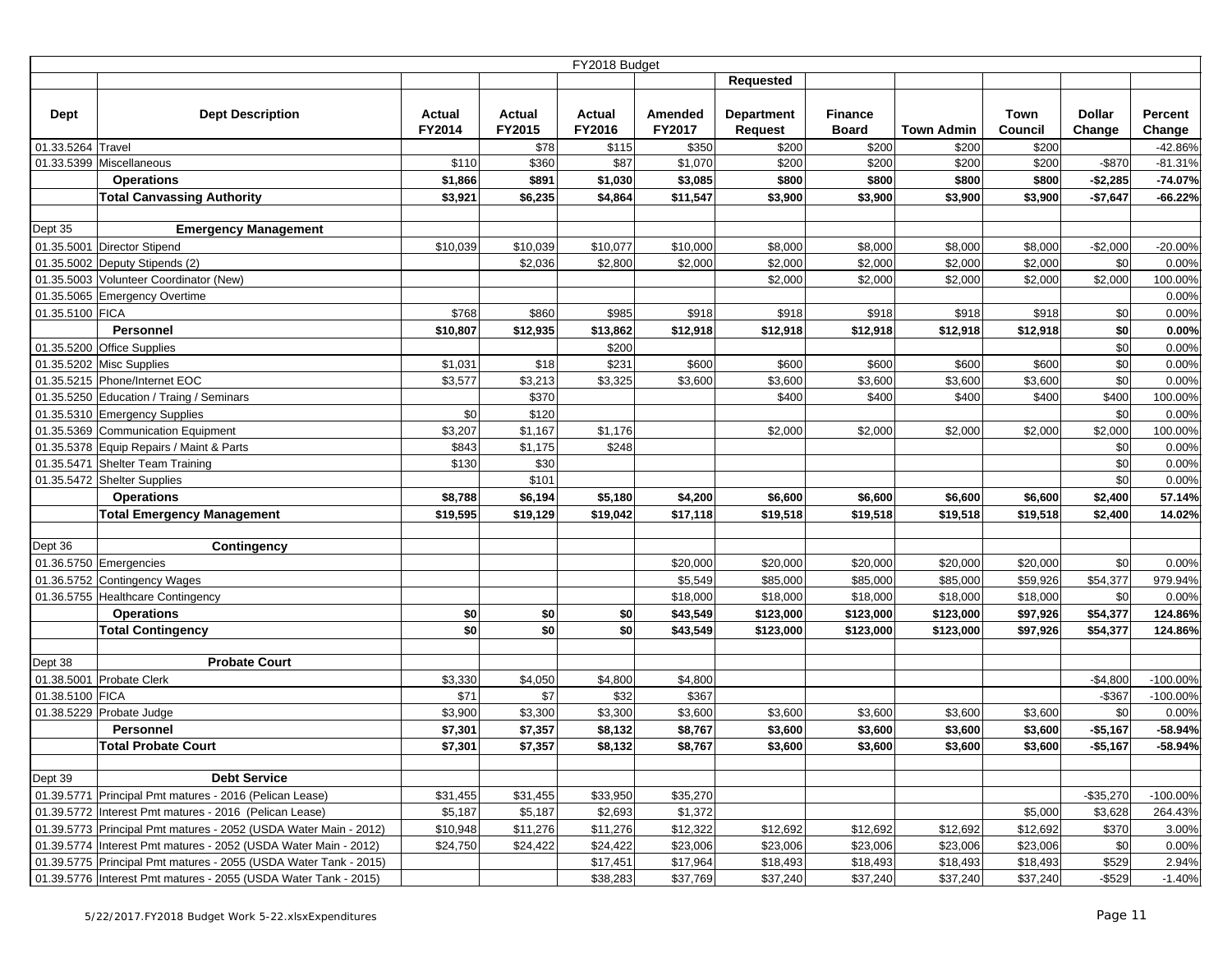|                   |                                                                      |           |              | FY2018 Budget |                |                   |                |                |                |               |                  |
|-------------------|----------------------------------------------------------------------|-----------|--------------|---------------|----------------|-------------------|----------------|----------------|----------------|---------------|------------------|
|                   |                                                                      |           |              |               |                | Requested         |                |                |                |               |                  |
|                   |                                                                      |           |              |               |                |                   |                |                |                |               |                  |
| <b>Dept</b>       | <b>Dept Description</b>                                              | Actual    | Actual       | Actual        | Amended        | <b>Department</b> | <b>Finance</b> |                | Town           | <b>Dollar</b> | Percent          |
|                   |                                                                      | FY2014    | FY2015       | FY2016        | FY2017         | Request           | <b>Board</b>   | Town Admin     | Council        | Change        | Change           |
|                   | 01.39.5777 Principal Pmt matures - 2014 (Muni \$1,600,000 - 2003)    | \$175,000 |              |               |                |                   |                |                |                | \$0           | 0.00%            |
|                   | 01.39.5778 Interest Pmt matures - 2014 (Muni \$1,600,000 - 2003)     | \$3,500   |              |               |                |                   |                |                |                | \$0           | 0.00%            |
|                   | 01.39.5782 Paying Agent Fee                                          | \$1,525   | \$2,500      | \$2,500       | \$2,600        | \$2,600           | \$2,600        | \$2,600        | \$2,600        | \$0           | 0.00%            |
|                   | 01.39.5784 Interest Pmt - matures 2028                               |           |              |               |                |                   |                |                | \$35,000       | \$35,000      | 100.00%          |
| 01.39.5785        | Principal Pmt matures - 2018 (Capital \$1,400,000 - 2007)            | \$145,000 | \$145,000    | \$145,000     | \$145,000      | \$145,000         | \$145,000      | \$145,000      | \$145,000      | \$0           | 0.00%            |
| 01.39.5786        | Interest Pmt matures - 2018 (Capital \$1,400,000 - 2007)             | \$26,463  | \$20,663     | \$14,863      | \$8,972        | \$2,991           | \$2,991        | \$2,991        | \$2,991        | $- $5,981$    | $-66.66%$        |
|                   | 01.39.5787 Principal Pmt matures - 2020 (Capital \$1,150,000 - 2010) | \$20,000  | \$75,000     | \$80,000      | \$90,000       | \$100,000         | \$100,000      | \$100,000      | \$100,000      | \$10,000      | 11.11%           |
| 01.39.5788        | Interest Pmt matures - 2020 (Capital \$1,150,000 - 2010)             | \$29,303  | \$28,156     | \$26,325      | \$24,625       | \$22,538          | \$22,538       | \$22,538       | \$22,538       | $-$2,087$     | $-8.48%$         |
|                   | 01.39.5789 Principal Pmt matures - 2025 (Capital \$2,410,000 - 2014) |           |              | \$225,000     | \$225,000      | \$230,000         | \$230,000      | \$230,000      | \$230,000      | \$5,000       | 2.22%            |
| 01.39.5790        | Interest Pmt matures - 2025 (Capital \$2,410,000 - 2014)             |           | \$28,389     | \$56,150      | \$51,650       | \$47,100          | \$47,100       | \$47,100       | \$47,100       | $-$4,550$     | $-8.81%$         |
|                   | <b>Operations</b>                                                    | \$473,131 | \$372,048    | \$677,913     | \$675,550      | \$641,660         | \$641,660      | \$641,660      | \$681,660      | \$6,110       | 0.90%            |
|                   | <b>Total Debt Service</b>                                            | \$473,131 | \$372,048    | \$677,913     | \$675,550      | \$641,660         | \$641,660      | \$641,660      | \$681,660      | \$6,110       | 0.90%            |
|                   |                                                                      |           |              |               |                |                   |                |                |                |               |                  |
| Dept 41           | <b>Restricted Account</b>                                            |           |              |               |                |                   |                |                |                |               |                  |
|                   | 01.41.5775 Restricted Revaluation A/C                                | \$29,000  | \$29,000     | \$29,000      | \$29,000       | \$29,000          | \$29,000       | \$29,000       | \$29,000       | \$0           | 0.00%            |
|                   | <b>Operations</b>                                                    | \$29,000  | \$29,000     | \$29,000      | \$29,000       | \$29,000          | \$29,000       | \$29,000       | \$29,000       | \$0           | 0.00%            |
|                   | <b>Total Restricted Account</b>                                      | \$29,000  | \$29,000     | \$29,000      | \$29,000       | \$29,000          | \$29,000       | \$29,000       | \$29,000       | \$0           | 0.00%            |
|                   |                                                                      |           |              |               |                |                   |                |                |                |               |                  |
| Dept 44           | <b>Town Administrator</b>                                            |           |              |               |                |                   |                |                |                |               |                  |
| 01.44.5000        | Regular Wages                                                        | \$48,250  | \$55,283     | \$73,456      | \$76,000       | 76,000            | 76,000         | 76,000         | 78,200         | \$2,200       | 2.89%            |
|                   | 01.44.5014 Acting Administrator                                      |           | \$5,000      |               |                |                   |                |                |                | \$0           | 0.00%            |
| 01.44.5100 FICA   |                                                                      | \$3,629   | \$4,598      | \$5,838       | \$5,814        | \$5,814           | \$5,814        | \$5,814        | \$5,982        | \$168         | 2.89%            |
| 01.44.5102        | Health Insurance                                                     | \$4,363   | \$5,977      | \$2,828       | \$2,920        | \$2,920           | \$2,920        | \$2,920        | \$2,920        | \$0           | 0.00%            |
|                   | 01.44.5130 Municipal Retirement                                      | \$5,222   | \$6,199      | \$8,381       | \$7,904        | \$7,121           | \$7,121        | \$7,121        | \$7,327        | $-$ \$577     | $-7.30%$         |
|                   | Personnel                                                            | \$61,464  | \$77,057     | \$90,503      | \$92,638       | \$91,855          | \$91,855       | \$91,855       | \$94,429       | \$1,791       | 1.93%            |
| 01.44.5250        | <b>Educational Training</b>                                          |           | \$25         | \$25          | \$400          | \$400             | \$400          | \$400          | \$400          | \$0           | 0.00%            |
| 01.44.5264        | Travel                                                               |           |              |               |                |                   |                |                | \$2,500        | \$2,500       | 100.00%          |
|                   | <b>Operations</b>                                                    | \$0       | \$25         | \$25          | \$400          | \$400             | \$400          | \$400          | \$2,900        | \$2,500       | 625.00%          |
|                   | <b>Total Town Administrator</b>                                      | \$61,464  | \$77,082     | \$90,528      | \$93,038       | \$92,255          | \$92,255       | \$92,255       | \$97,329       | \$4,291       | 4.61%            |
|                   |                                                                      |           |              |               |                |                   |                |                |                |               |                  |
| Dept 46           | <b>Land Trust</b>                                                    |           |              |               |                |                   |                |                |                |               |                  |
| 01.46.5264 Travel |                                                                      | \$160     | \$45         | \$100         | \$250          | \$250             | \$250          | \$250          | \$250          | \$0           | 0.00%            |
| 01.46.5336        | <b>Contract Services</b>                                             | \$125     | \$2,525      | \$125         | \$3,000        | \$4,000           | \$4,000        | \$4,000        | \$4,000        | \$1,000       | 33.33%           |
| 01.46.5337        | Stewardship                                                          | \$1,587   | \$129        | \$280         | \$2,000        | \$1,000           | \$1,000        | \$1,000        | \$1,000        | $-$1,000$     | -50.00%          |
| 01.46.5370        | <b>Operating Supplies</b>                                            | \$766     |              | \$207         | \$600          | \$600             | \$600          | \$600          | \$600          | \$0           | 0.00%            |
|                   | <b>Operations</b>                                                    | \$2,638   | \$2,699      | \$712         | \$5,850        | \$5,850           | \$5,850        | \$5,850        | \$5,850        | \$0           | 0.00%            |
|                   | <b>Total Land Trust</b>                                              | \$2,638   | \$2,699      | \$712         | \$5,850        | \$5,850           | \$5,850        | \$5,850        | \$5,850        | \$0           | 0.00%            |
| Dept 47           | <b>Conservation Commission</b>                                       |           |              |               |                |                   |                |                |                |               |                  |
|                   |                                                                      |           |              |               |                | \$250             |                |                |                |               |                  |
|                   | 01.47.5205 Misc Supplies<br>01.47.5250 Training Workshops            | \$40      | \$19<br>\$90 | \$17<br>\$200 | \$200<br>\$150 | \$200             | \$250<br>\$200 | \$250<br>\$200 | \$250<br>\$200 | \$50<br>\$50  | 25.00%<br>33.33% |
| 01.47.5260 Dues   |                                                                      |           |              | \$235         | \$200          | \$200             | \$200          | \$200          | \$200          | \$0           |                  |
| 01.47.5267 Travel |                                                                      |           | \$50         |               | \$50           | \$50              | \$50           | \$50           | \$50           | \$0           | 0.00%<br>0.00%   |
|                   | 01.47.5370 Operating Expenses                                        | \$1,172   | \$12,520     | \$1,864       | \$4,250        | \$900             | \$900          | \$900          | \$900          | $-$3,350$     | $-78.82%$        |
|                   | <b>Operations</b>                                                    | \$1,212   | \$12,679     | \$2,316       | \$4,850        | \$1,600           | \$1,600        | \$1,600        | \$1,600        | $-$3,250$     | $-67.01%$        |
|                   |                                                                      |           |              |               |                |                   |                |                |                |               |                  |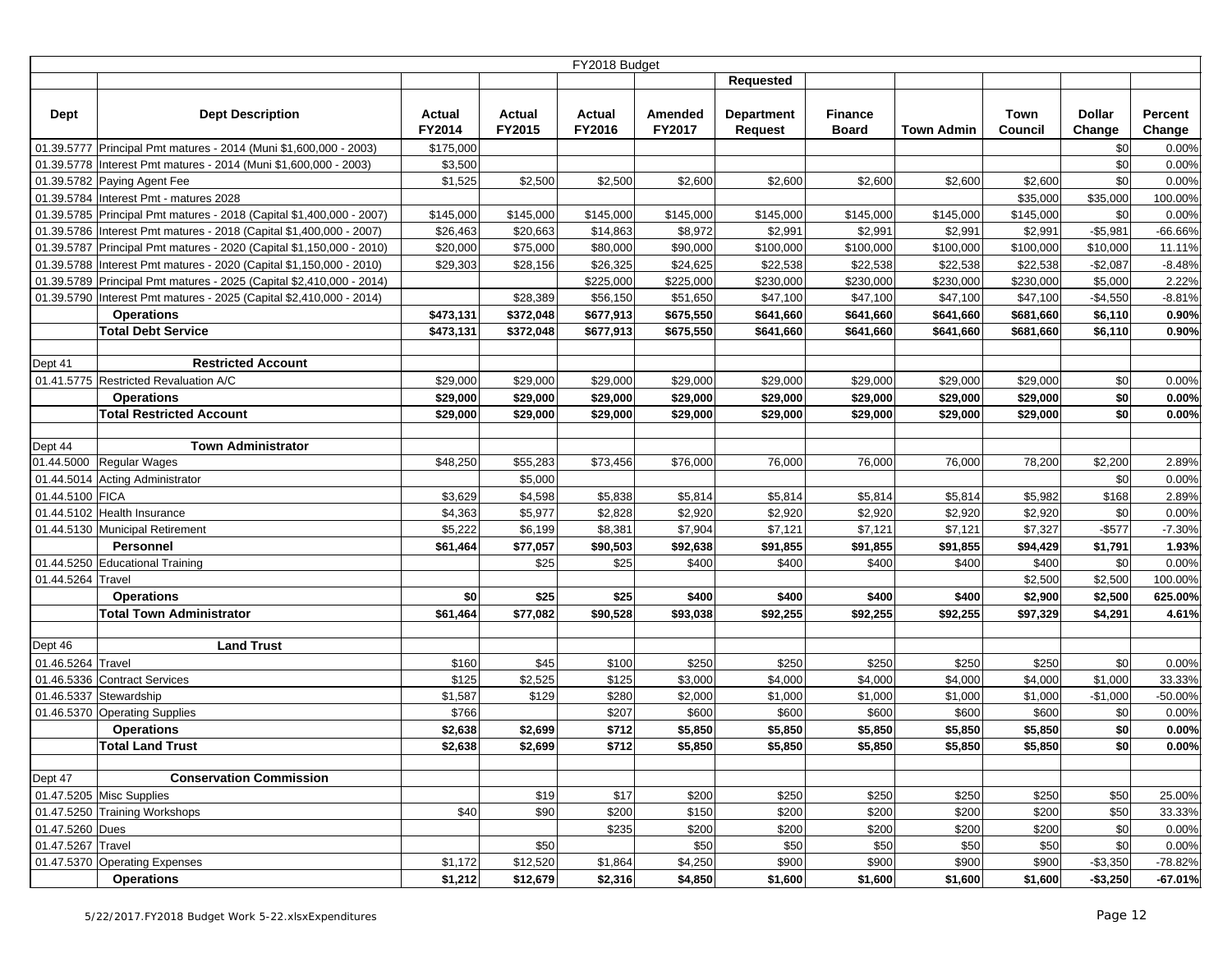|             |                                                    |                       |              | FY2018 Budget |                      |                   |                |              |              |                          |                     |
|-------------|----------------------------------------------------|-----------------------|--------------|---------------|----------------------|-------------------|----------------|--------------|--------------|--------------------------|---------------------|
|             |                                                    |                       |              |               |                      | Requested         |                |              |              |                          |                     |
|             |                                                    |                       |              |               |                      |                   |                |              |              |                          |                     |
| <b>Dept</b> | <b>Dept Description</b>                            | Actual                | Actual       | Actual        | Amended              | <b>Department</b> | <b>Finance</b> |              | Town         | <b>Dollar</b>            | Percent             |
|             |                                                    | FY2014                | FY2015       | FY2016        | FY2017               | <b>Request</b>    | <b>Board</b>   | Town Admin   | Council      | Change                   | Change              |
|             | <b>Total Conservation Commission</b>               | \$1,212               | \$12,679     | \$2,316       | \$4,850              | \$1,600           | \$1,600        | \$1,600      | \$1,600      | $-$ \$3,250              | $-67.01%$           |
|             |                                                    |                       |              |               |                      |                   |                |              |              |                          |                     |
| Dept 49     | Other                                              |                       |              |               |                      |                   |                |              |              |                          |                     |
|             | 01.49.5150 Workers Compensation                    | \$39,639              | \$58,320     | \$36,797      | \$47,000             | \$48,000          | \$48,000       | \$48,000     | \$48,000     | \$1,000                  | 2.13%               |
|             | Personnel                                          | \$39,639              | \$58,320     | \$36,797      | \$47,000             | \$48,000          | \$48,000       | \$48,000     | \$48,000     | \$1,000                  | 2.13%               |
|             | 01.49.5219 Utilities Street Lighting               | \$19,713              | \$19,395     | \$22,606      | \$18,500             | \$18,500          | \$18,500       | \$18,500     | \$18,500     | \$0                      | 0.00%               |
| 01.49.5354  | Insurance Coverage                                 | \$88,799              | \$93,573     | \$103,095     | \$105,000            | \$110,000         | \$110,000      | \$110,000    | \$110,000    | \$5,000                  | 4.76%               |
| 01.49.5356  | Annual Audit Fee                                   | \$24,435              | \$24,284     | \$23,648      | \$24,185             | \$25,000          | \$25,000       | \$25,000     | \$25,000     | \$815                    | 3.37%               |
| 01.49.5358  | <b>Transfer to Capital</b>                         | \$164,000             | \$281,680    | \$130,300     | \$443,700            | \$224,975         | \$224,975      | \$224,975    | \$78,975     | $-$364,725$              | $-82.20%$           |
|             | <b>Operations</b>                                  | \$296,947             | \$418,932    | \$279,649     | \$591,385            | \$378,475         | \$378,475      | \$378,475    | \$232,475    | $-$ \$358,910            | $-60.69%$           |
|             | <b>Total Other</b>                                 | \$336,586             | \$477,252    | \$316,446     | \$638,385            | \$426,475         | \$426,475      | \$426,475    | \$280,475    | $-$357,910$              | -56.06%             |
|             |                                                    |                       |              |               |                      |                   |                |              |              |                          |                     |
|             | <b>Total Personnel</b>                             | \$2,844,957           | \$3,038,528  | \$3,044,803   | \$3,295,052          | \$3,255,954       | \$3,255,954    | \$3,255,954  | \$3,241,905  | $-$53,147$               | $-1.61%$            |
|             | <b>TotalOperations</b>                             | \$1,931,073           | \$2,018,238  | \$2,060,194   | \$2,616,743          | \$2,467,770       | \$2,445,020    | \$2,445,020  | \$2,318,046  | $-$298,697$              | $-11.41%$           |
|             | <b>Total Municipal Expenditures</b>                | \$4,776,030           | \$5,056,766  | \$5,104,997   | \$5,911,795          | \$5,723,724       | \$5,700,974    | \$5,700,974  | \$5,559,951  | $-$351,844$              | $-5.95%$            |
|             |                                                    |                       |              |               |                      |                   |                |              |              |                          |                     |
| Dept 40     | <b>Education Expense</b>                           |                       |              |               |                      |                   |                |              |              |                          |                     |
| 01.40.5800  | Chariho Regional School Budget                     | \$18,113,501          | \$18,142,811 | \$18,014,366  | \$18,363,948         | \$19,426,475      | \$19,154,991   | \$19,154,991 | \$19,154,991 | \$791,043                | 4.31%               |
| 01.40.5801  | Chariho Regional School Debt Service               | \$187,138             | \$187,138    | \$187,111     | \$187,138            | \$197,880         | \$197,880      | \$197,880    | \$197,880    | \$10,742                 | 5.74%               |
|             | 01.40.5802 Restricted for School Budget            |                       |              | \$335,000     |                      |                   |                |              |              | \$0                      | 0.00%               |
|             | Reserve for Chariho Regional School Budget due to  |                       |              |               |                      |                   |                |              |              |                          |                     |
|             | <b>Total Education Expense</b>                     | \$18,300,639          | \$18,329,949 | \$18,536,477  | \$18,551,086         | \$19,624,355      | \$19,352,871   | \$19,352,871 | \$19,352,871 | \$801,785                | 4.32%               |
|             |                                                    |                       |              |               |                      |                   |                |              |              |                          |                     |
|             | <b>Total Expenditures</b>                          | \$23,076,669          | \$23,386,715 | \$23,641,474  | \$24,462,881         | \$25,348,079      | \$25,053,845   | \$25,053,845 | \$24,912,822 | \$449,941                | 1.84%               |
|             |                                                    | \$0                   | \$0          | \$0           | \$0                  | \$0               | \$0            | \$0          | \$0          |                          |                     |
| Fund 02     | <b>Capital Fund</b>                                |                       |              |               |                      |                   |                |              |              |                          |                     |
| Dept 13     | <b>Information Technology</b>                      |                       |              |               |                      |                   |                |              |              |                          |                     |
|             | 02.13.5369 Planned Equipment Replacement           | \$25,573              | \$8,702      | \$11,000      | \$15,000             | \$18,375          | \$18,375       | \$18,375     | \$18,375     | \$3,375                  | 22.50%              |
|             | 02.13.5375 Website Re-Design & Re-Implementation   | \$24,500              |              |               |                      |                   |                |              |              | \$0                      | 0.00%               |
| 02.13.5381  | Document Internet Hosting & Retrieval              | \$10,000              | \$2,650      | \$3,600       | \$3,600              | \$3,600           | \$3,600        | \$3,600      | \$3,600      | \$0                      | 0.00%               |
| 02.13.5382  | <b>Digital Building Security</b>                   | \$7,500               | \$8,695      |               |                      |                   |                |              |              | \$0                      | 0.00%               |
|             | 02.13.5383 Shared Network Services                 |                       |              |               |                      |                   |                |              |              | \$0                      | 0.00%               |
|             | 02.13.5384 Electronic Meetings - Town Council      | \$4,608               | \$1,632      |               | \$3,000              |                   |                |              |              | $-$3,000$                | $-100.00\%$         |
|             | 02.13.5385 Organization Wide VOIP Telephone System | \$349                 |              |               |                      |                   |                |              |              | \$0                      | 0.00%               |
| 02.13.5397  | <b>GIS Needs Assessment</b>                        | \$27,300              | \$6,935      |               |                      |                   |                |              |              | \$0                      | 0.00%               |
| 02.13.5480  | Computer Upgrade - Police                          | \$12,200<br>\$112,030 | \$28,614     | \$14,600      | \$15,000<br>\$36,600 |                   | \$21,975       | \$21,975     | \$21,975     | $-$15,000$<br>$-$14,625$ | -100.00%<br>-39.96% |
|             | <b>Total Dept 13</b>                               |                       |              |               |                      | \$21,975          |                |              |              |                          |                     |
| Dept 19     | <b>Public Works Department</b>                     |                       |              |               |                      |                   |                |              |              |                          |                     |
|             | 02.19.5373 Equipment - Restricted                  | \$53,877              | \$40,500     | \$175,000     | \$175,000            | \$380,000         | \$380,000      | \$380,000    | \$380,000    | \$205,000                | 117.14%             |
|             | 02.19.5630 Road Improvements - 2017 Bond           |                       |              |               |                      | \$420,000         | \$420,000      | \$420,000    | \$420,000    | \$420,000                | 100.00%             |
|             | 02.19.5630 Road Improvements - 2014 Bond           | \$184,693             |              | \$850,000     |                      |                   |                |              |              | \$0                      | 0.00%               |
|             | 02.19.5631 Road Improvements - 2007                | \$8,285               |              |               |                      |                   |                |              |              | \$0                      | 0.00%               |
|             | 02.19.5632 Road Improvements - 2011                | \$211,627             | $-$113,937$  |               |                      |                   |                |              |              | \$0                      | 0.00%               |
|             | 02.19.5634 Building Improvements                   |                       | \$116,270    | \$15,000      |                      |                   |                |              |              | \$0                      | 0.00%               |
|             |                                                    |                       |              |               |                      |                   |                |              |              |                          |                     |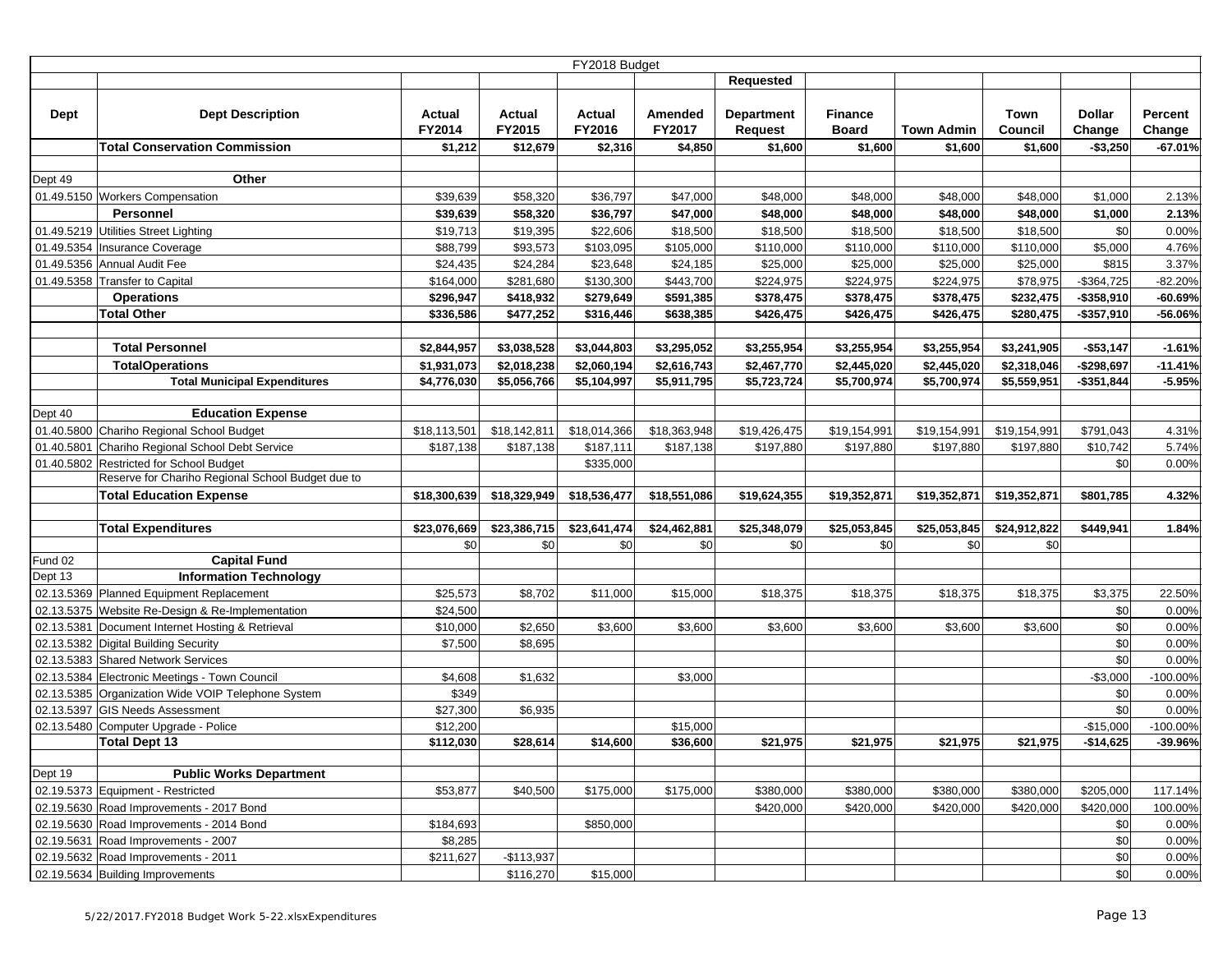|                      |                                                                                                                                                          |                  |                  | FY2018 Budget    |                          |                                     |                                |             |                 |                         |                   |
|----------------------|----------------------------------------------------------------------------------------------------------------------------------------------------------|------------------|------------------|------------------|--------------------------|-------------------------------------|--------------------------------|-------------|-----------------|-------------------------|-------------------|
|                      |                                                                                                                                                          |                  |                  |                  |                          | <b>Requested</b>                    |                                |             |                 |                         |                   |
| Dept                 | <b>Dept Description</b>                                                                                                                                  | Actual<br>FY2014 | Actual<br>FY2015 | Actual<br>FY2016 | <b>Amended</b><br>FY2017 | <b>Department</b><br><b>Request</b> | <b>Finance</b><br><b>Board</b> | Town Admin  | Town<br>Council | <b>Dollar</b><br>Change | Percent<br>Change |
|                      | 02.19.5633 Transfer Station                                                                                                                              | $-$23,392$       |                  |                  |                          |                                     |                                |             |                 | \$0                     | 0.00%             |
|                      | <b>Total Dept 19</b>                                                                                                                                     | \$435,090        | \$42,833         | \$1,040,000      | \$175,000                | \$800,000                           | \$800,000                      | \$800,000   | \$800,000       | \$625,000               | 357.14%           |
|                      |                                                                                                                                                          |                  |                  |                  |                          |                                     |                                |             |                 |                         |                   |
| Dept 20              | <b>Police Department</b>                                                                                                                                 |                  |                  |                  |                          |                                     |                                |             |                 |                         |                   |
|                      | 02.20.5369 New Equipment Purchases                                                                                                                       | \$17,824         | \$6,292          | \$15,049         | \$28,403                 | \$5,000                             | \$5,000                        | \$5,000     | \$5,000         | $-$23,403$              | $-82.40%$         |
|                      | 02.20.5374 Police Cruisers                                                                                                                               | \$51,167         | \$110,891        | $-$10,600$       | \$130,600                | \$60,000                            | \$60,000                       | \$60,000    | \$60.000        | $-$70,600$              | -54.06%           |
|                      | 02.20.5601 Remodeling Materials for Prisoner Detention<br><b>Total Dept 20</b>                                                                           | \$9,400          |                  |                  | \$32,000                 | \$10,000                            | \$10,000                       | \$10,000    | \$10,000        | $-$22,000$              | $-68.75%$         |
|                      |                                                                                                                                                          | \$78,391         | \$117,183        | \$4,449          | \$191,003                | \$75,000                            | \$75,000                       | \$75,000    | \$75,000        | $-$116,003$             | $-60.73%$         |
| Dept 21              | <b>Animal Control</b>                                                                                                                                    |                  |                  |                  |                          |                                     |                                |             |                 |                         |                   |
|                      | 02.21.5377 Vehicle Restricted                                                                                                                            | \$8,728          | \$588            |                  | \$8,140                  | \$1,000                             | \$1,000                        | \$1,000     | \$1,000         | $-$7,140$               | $-87.71%$         |
|                      | <b>Total Dept 21</b>                                                                                                                                     | \$8,728          | \$588            | \$0              | \$8,140                  | \$1,000                             | \$1,000                        | \$1,000     | \$1,000         | $-$7,140$               | $-87.71%$         |
| Dept 22              | Recreation                                                                                                                                               |                  |                  |                  |                          |                                     |                                |             |                 |                         |                   |
|                      | 02.22.5477 Heritage Trail                                                                                                                                |                  |                  |                  | \$125,000                | \$21,000                            | \$21,000                       | \$21,000    | \$21,000        | $-$104,000$             | $-83.20%$         |
|                      | 02.22.5478 Beaver River Playground                                                                                                                       |                  |                  |                  | \$25,000                 |                                     |                                |             |                 | $-$ \$25,000            | $-100.00\%$       |
|                      | <b>Total Dept 22</b>                                                                                                                                     | \$0              | \$0              | \$0              | \$150,000                | \$21,000                            | \$21,000                       | \$21,000    | \$21,000        | $-$129,000$             | $-$2$             |
|                      |                                                                                                                                                          |                  |                  |                  |                          |                                     |                                |             |                 |                         |                   |
| Dept 24              | <b>Building Maintenance</b>                                                                                                                              |                  |                  |                  |                          |                                     |                                |             |                 |                         |                   |
| 02.24.5285 Town Hall |                                                                                                                                                          |                  |                  |                  | \$10,500                 | \$5,000                             | \$5,000                        | \$5,000     | \$5,000         | $-$5,500$               | $-52.38%$         |
|                      | <b>Total Dept 24</b>                                                                                                                                     | \$0              | \$0              | \$0              | \$10,500                 | \$5,000                             | \$5,000                        | \$5,000     | \$5,000         | $-$5,500$               | $-52.38%$         |
|                      |                                                                                                                                                          |                  |                  |                  |                          |                                     |                                |             |                 |                         |                   |
| Dept 30              | <b>Police Station/Community Center</b>                                                                                                                   |                  |                  |                  |                          |                                     |                                |             |                 |                         |                   |
|                      | 02.30.5285 Building Maintenance                                                                                                                          | \$4,500          | \$14,000         |                  | \$71,102                 | \$5,000                             | \$5,000                        | \$5,000     | \$5,000         | $-$66,102$              | $-92.97%$         |
| 02.30.5751           | New Building                                                                                                                                             |                  |                  |                  |                          | \$200,000                           | \$200,000                      | \$200,000   | \$200,000       | \$200,000               | 100.00%           |
|                      | 02.30.5385 Restricted Account: New Roof                                                                                                                  | \$4,000          | \$16,897         |                  |                          | \$1,000                             | \$1,000                        | \$1,000     | \$1.000         | \$1,000                 | 100.00%           |
|                      | <b>Total Dept 30</b>                                                                                                                                     | \$8,500          | \$30,897         | \$0              | \$71,102                 | \$206,000                           | \$206,000                      | \$206,000   | \$206,000       | \$134,898               | 189.72%           |
| Dept 32              | <b>Transfer/Recycling/Landfill</b>                                                                                                                       |                  |                  |                  |                          |                                     |                                |             |                 |                         |                   |
|                      | 02.32.5368. Landfill Cap                                                                                                                                 |                  |                  |                  | \$25,000                 | \$25,000                            | \$25,000                       | \$25,000    | \$25,000        | \$0                     | 0.00%             |
|                      | <b>Total Dept 32</b>                                                                                                                                     | \$0              | \$0              | \$0              | \$25,000                 | \$25,000                            | \$25,000                       | \$25,000    | \$25,000        | \$0                     | 0.00%             |
| Dept 39              | <b>Debt Service</b>                                                                                                                                      |                  |                  |                  |                          |                                     |                                |             |                 |                         |                   |
|                      | 02.39.5779 Debt Issuance Fees                                                                                                                            |                  | \$39,975         |                  |                          |                                     |                                |             | \$40,000        | \$40,000                | 100.00%           |
|                      | <b>Total Dept 39</b>                                                                                                                                     | \$0              | \$39,975         | \$0              | \$O                      | \$0                                 | \$O                            | \$0         | \$40,000        | \$40,000                | 100.00%           |
| Dept 46              | <b>Land Trust</b>                                                                                                                                        |                  |                  |                  |                          |                                     |                                |             |                 |                         |                   |
|                      |                                                                                                                                                          |                  |                  |                  |                          |                                     |                                |             |                 |                         |                   |
|                      | 02.46.5640 Open Space Acquisition                                                                                                                        |                  |                  | \$250,000        | \$380,000                | \$250,000                           | \$250,000                      | \$250,000   | \$250,000       | $-$130,000$             | $-34.21%$         |
|                      | The Land Trust is in active negotitions for a number of properties. With the passage of the State Green Economy Bond, there is likely to be a Open Space |                  |                  |                  |                          |                                     |                                |             |                 |                         |                   |
|                      | Grant round sometime this coming fiscal year. This would facilitate purchase of at least one property.                                                   |                  |                  |                  |                          |                                     |                                |             |                 |                         |                   |
|                      |                                                                                                                                                          |                  |                  |                  |                          |                                     |                                |             |                 |                         |                   |
|                      | <b>Total Dept 46</b>                                                                                                                                     | \$0              | \$0              | \$250,000        | \$380,000                | \$250,000                           | \$250,000                      | \$250,000   | \$250,000       | $-$130,000$             | $-34.21%$         |
| Dept 49              | Other                                                                                                                                                    |                  |                  |                  |                          |                                     |                                |             |                 |                         |                   |
|                      | 02.49.5219 Street Lighting                                                                                                                               |                  |                  |                  | \$30,000                 |                                     |                                |             |                 | $-$30,000$              | -100.00%          |
|                      | <b>Total Dept 49</b>                                                                                                                                     | \$O              | \$0              | \$0              | \$30,000                 | \$0                                 | \$0                            | \$0         | \$0             | $-$30,000$              | -100.00%          |
|                      |                                                                                                                                                          |                  |                  |                  |                          |                                     |                                |             |                 |                         |                   |
|                      | <b>Total Capital Fund Expenditures</b>                                                                                                                   | \$642,739        | \$260,090        | \$1,309,049      | \$1,077,345              | \$1,404,975                         | \$1,404,975                    | \$1,404,975 |                 | \$1,444,975 \$1,269,975 | 34.12%            |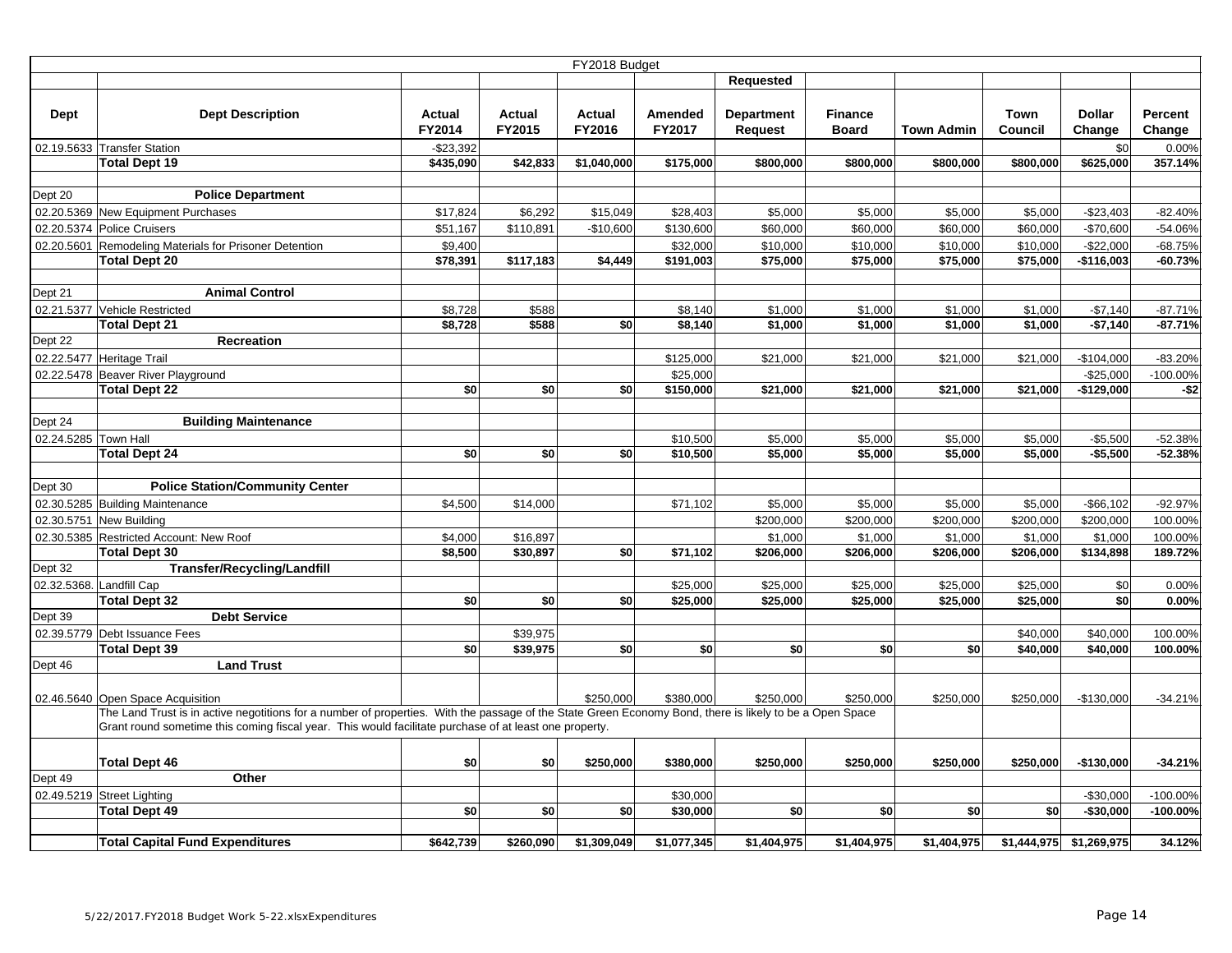|             | FY2018 Budget                  |                         |                         |                         |                   |                                     |                                |                   |                 |                         |                   |  |  |
|-------------|--------------------------------|-------------------------|-------------------------|-------------------------|-------------------|-------------------------------------|--------------------------------|-------------------|-----------------|-------------------------|-------------------|--|--|
|             |                                |                         |                         |                         |                   | <b>Requested</b>                    | Proposed                       | <b>Proposed</b>   |                 |                         |                   |  |  |
| <b>Dept</b> | <b>Dept Description</b>        | <b>Actual</b><br>FY2014 | <b>Actual</b><br>FY2015 | <b>Actual</b><br>FY2016 | Amended<br>FY2017 | <b>Department</b><br><b>Request</b> | <b>Finance</b><br><b>Board</b> | <b>Town Admin</b> | Town<br>Council | <b>Dollar</b><br>Change | Percent<br>Change |  |  |
|             | <b>Taxes</b>                   |                         |                         |                         |                   |                                     |                                |                   |                 |                         |                   |  |  |
| 01.00.4000  | Taxes                          | \$15,999,856            | \$16,506,411            | \$16,647,182            | \$17,336,638      | \$18,525,299                        | \$18,231,065                   | \$18,202,902      | \$18,200,531    | \$863,893               | 4.98%             |  |  |
| 01.00.4001  | Interest & Penalty             | \$117,179               | \$94,877                | \$130,836               | \$115,000         | \$100,000                           | \$100,000                      | \$100,000         | \$100,000       | $-$15,000$              | $-13.04%$         |  |  |
| 01.00.4002  | Miscellaneous                  | \$7,300                 | \$6,851                 | \$7,941                 | \$10,000          | \$10,000                            | \$10,000                       | \$10,000          | \$7,500         | $-$2,500$               | -25.00%           |  |  |
| 01.00.4071  | Prior Year Taxes               | \$707,230               | \$712,870               | \$668,568               | \$700,000         | \$700,000                           | \$700,000                      | \$700,000         | \$700,000       | \$0                     | 0.00%             |  |  |
|             | <b>Total</b>                   | \$16,831,565            | \$17,321,009            | \$17,454,527            | \$18,161,638      | \$19,335,299                        | \$19,041,065                   | \$19,012,902      | \$19,008,031    | \$846,393               | 4.66%             |  |  |
|             |                                |                         |                         |                         |                   |                                     |                                |                   |                 |                         |                   |  |  |
|             | <b>State Aid</b>               |                         |                         |                         |                   |                                     |                                |                   |                 |                         |                   |  |  |
| 01.00.4006  | Aid to Education               | \$5,335,436             | \$5,205,437             | \$5,063,630             | \$4,854,963       | \$4,637,363                         | \$4,637,363                    | \$4,637,363       | \$4,637,363     | $-$217,600$             | $-4.48%$          |  |  |
| 01.00.4007  | <b>Revenue Sharing</b>         |                         |                         |                         |                   |                                     |                                |                   |                 | \$0                     | 0.00%             |  |  |
| 01.00.4008  | Corporation Tax                | \$103,920               | \$94,755                | \$98,461                | \$94,755          | \$98,461                            | \$98,461                       | \$98,461          | \$98,461        | \$3,706                 | 3.91%             |  |  |
| 01.00.4009  | <b>Hotel Tax</b>               | \$3,228                 | \$3,466                 | \$4,222                 | \$4,994           | \$4,803                             | \$4,803                        | \$4,803           | \$4,803         | $-$191$                 | $-3.82%$          |  |  |
| 01.00.4010  | Meal & Beverage Tax            | \$122,364               | \$130,262               | \$143,803               | \$150,115         | \$159,294                           | \$159,294                      | \$159,294         | \$159,294       | \$9,179                 | 6.11%             |  |  |
| 01.00.4046  | <b>MEDS Grant</b>              |                         |                         |                         |                   |                                     |                                |                   |                 | \$0                     | 0.00%             |  |  |
| 01.00.4054  | Local Roads Program            |                         |                         |                         |                   |                                     |                                |                   |                 | \$0                     | 0.00%             |  |  |
| 01.00.4063  | Motor Vehicle Phase-out        | \$58,014                | \$66,715                | \$65,687                | \$65,687          | \$65,687                            | \$65,687                       | \$65,687          | \$65,687        | \$0                     | 0.00%             |  |  |
| 01.00.4067  | <b>Incentive Aid</b>           | \$36,481                | \$36,482                | \$37,426                |                   |                                     |                                |                   |                 | \$0                     | 0.00%             |  |  |
|             | <b>Total</b>                   | \$5,659,443             | \$5,537,117             | \$5,413,229             | \$5,170,514       | \$4,965,608                         | \$4,965,608                    | \$4,965,608       | \$4,965,608     | $-$204,906$             | $-3.96%$          |  |  |
|             |                                |                         |                         |                         |                   |                                     |                                |                   |                 |                         |                   |  |  |
|             | <b>Federal Aid</b>             |                         |                         |                         |                   |                                     |                                |                   |                 |                         |                   |  |  |
| 01.00.4011  | <b>Bullet Proof Vest Grant</b> |                         |                         |                         |                   |                                     |                                |                   |                 | \$0                     | 0.00%             |  |  |
| 01.00.4035  | COPS Grant                     |                         | \$41,834                | \$22,250                | \$42,000          | \$42,000                            | \$42,000                       | \$42,000          | \$22,000        | $-$20,000$              | $-47.62%$         |  |  |
| 01.00.4038  | <b>BYRNE Grant</b>             | \$10,740                |                         |                         |                   |                                     |                                |                   |                 | \$0                     | 0.00%             |  |  |
| 01.00.4052  | <b>Emergency Claims</b>        | \$69,881                |                         | \$36,697                |                   |                                     |                                |                   |                 | \$0                     | 0.00%             |  |  |
| 01.00.4075  | Federal Jobs Bill Allocation   |                         | \$3,538                 |                         |                   |                                     |                                |                   |                 | \$0                     | 0.00%             |  |  |
| 01.00.4452  | <b>EMA Grant</b>               |                         | \$5,000                 |                         | \$5,000           | \$5,000                             | \$5,000                        | \$5,000           | \$5,000         | \$0                     | 0.00%             |  |  |
|             | <b>Total</b>                   | \$80,621                | \$50,372                | \$58,947                | \$47,000          | \$47,000                            | \$47,000                       | \$47,000          | \$27,000        | $-$20,000$              | $-42.55%$         |  |  |
|             |                                |                         |                         |                         |                   |                                     |                                |                   |                 |                         |                   |  |  |
|             | <b>Permits &amp; Fees</b>      |                         |                         |                         |                   |                                     |                                |                   |                 |                         |                   |  |  |
| 01.00.4012  | <b>Building Permits</b>        | \$62,235                | \$79,800                | \$97,265                | \$75,000          | \$80,000                            | \$80,000                       | \$80,000          | \$90,000        | \$15,000                | 20.00%            |  |  |
| 01.00.4013  | <b>Zoning Fees</b>             | \$4,093                 | \$5,663                 | \$1,683                 | \$2,000           | \$2,000                             | \$2,000                        | \$2,000           | \$2,000         | \$0                     | 0.00%             |  |  |
| 01.00.4014  | <b>Planning Fees</b>           | \$9,480                 | \$2,636                 | \$21,784                | \$3,000           | \$25,000                            | \$25,000                       | \$25,000          | \$20,000        | \$17,000                | 566.67%           |  |  |
|             | <b>Total</b>                   | \$75,808                | \$88,099                | \$120,732               | \$80,000          | \$107,000                           | \$107,000                      | \$107,000         | \$112,000       | \$32,000                | 40.00%            |  |  |
|             |                                |                         |                         |                         |                   |                                     |                                |                   |                 |                         |                   |  |  |
|             | <b>License Fees</b>            |                         |                         |                         |                   |                                     |                                |                   |                 |                         |                   |  |  |
| 01.00.4015  | Misc Business License & Fees   | \$7,265                 | \$8,610                 | \$8,170                 | \$7,000           | \$6,500                             | \$6,500                        | \$6,500           | \$6,500         | $-$ \$500               | $-7.14%$          |  |  |
| 01.00.4016  | Liquor License                 | \$8,000                 | \$8,984                 | \$8,800                 | \$8,000           | \$8,000                             | \$8,000                        | \$8,000           | \$8,000         | \$0                     | 0.00%             |  |  |
| 01.00.4017  | Dog License                    | \$6,230                 | \$6,830                 | \$6,569                 | \$6,800           | \$6,800                             | \$6,800                        | \$6,800           | \$6,800         | \$0                     | 0.00%             |  |  |
| 01.00.4018  | Marriage License               | \$272                   | \$320                   | \$360                   | \$300             | \$300                               | \$300                          | \$300             | \$300           | \$0                     | 0.00%             |  |  |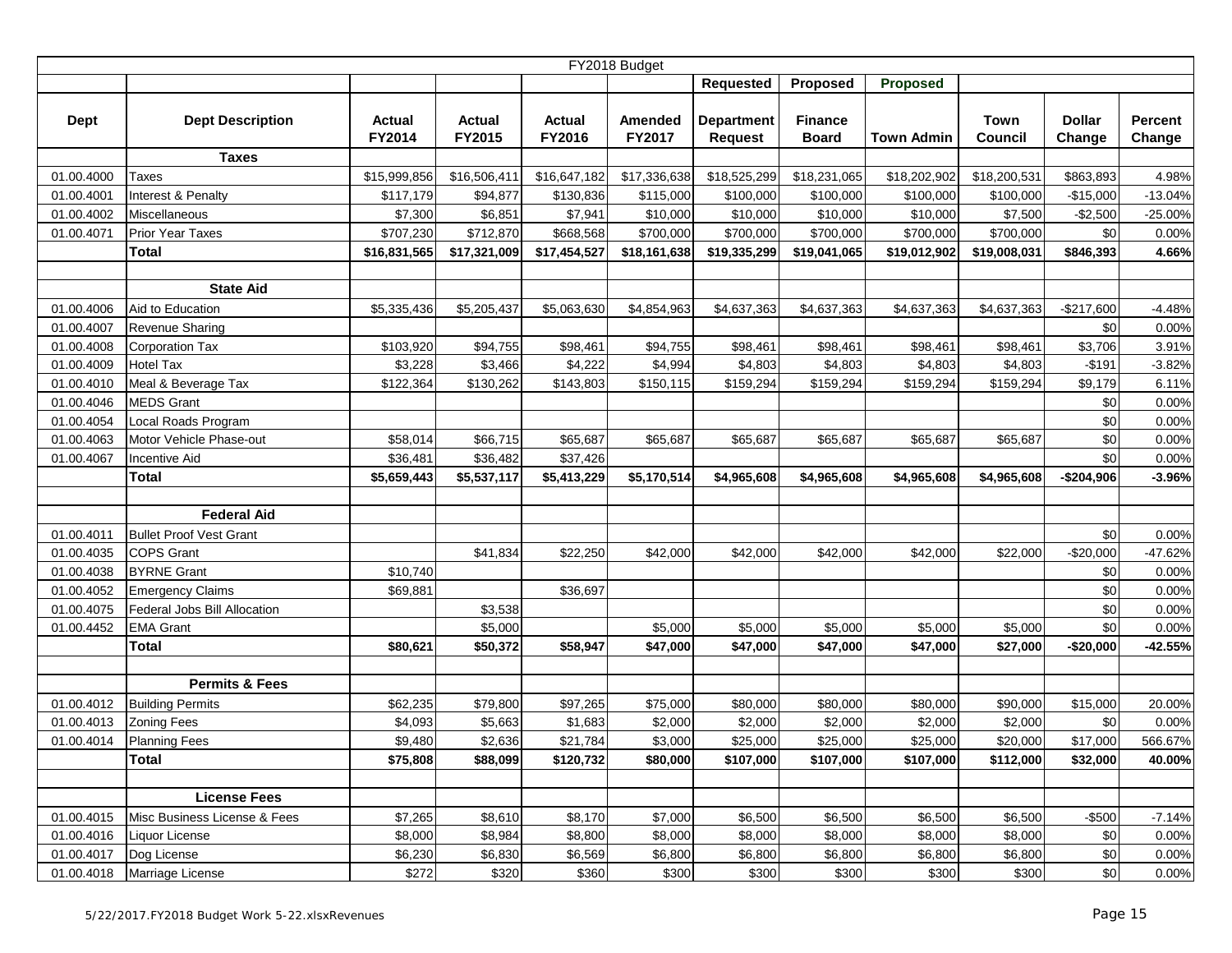|             | FY2018 Budget                      |                         |                         |                         |                          |                                     |                                |                   |                 |                         |                   |  |  |
|-------------|------------------------------------|-------------------------|-------------------------|-------------------------|--------------------------|-------------------------------------|--------------------------------|-------------------|-----------------|-------------------------|-------------------|--|--|
|             |                                    |                         |                         |                         |                          | <b>Requested</b>                    | Proposed                       | Proposed          |                 |                         |                   |  |  |
| <b>Dept</b> | <b>Dept Description</b>            | <b>Actual</b><br>FY2014 | <b>Actual</b><br>FY2015 | <b>Actual</b><br>FY2016 | <b>Amended</b><br>FY2017 | <b>Department</b><br><b>Request</b> | <b>Finance</b><br><b>Board</b> | <b>Town Admin</b> | Town<br>Council | <b>Dollar</b><br>Change | Percent<br>Change |  |  |
| 01.00.4019  | Misc Non-Business License & Fees   | \$1,087                 | \$2,525                 | \$2,680                 | \$750                    | \$2,500                             | \$2,500                        | \$2,500           | \$2,500         | \$1,750                 | 233.33%           |  |  |
| 01.00.4020  | <b>Hopkinton Transfer Stickers</b> | \$805                   | \$825                   | \$975                   | \$825                    | \$850                               | \$850                          | \$850             | \$850           | \$25                    | 3.03%             |  |  |
|             | <b>Total</b>                       | \$23,659                | \$28,094                | \$27,554                | \$23,675                 | \$24,950                            | \$24,950                       | \$24,950          | \$24,950        | \$1,275                 | 5.39%             |  |  |
|             |                                    |                         |                         |                         |                          |                                     |                                |                   |                 |                         |                   |  |  |
|             | <b>User Fees</b>                   |                         |                         |                         |                          |                                     |                                |                   |                 |                         |                   |  |  |
| 01.00.4025  | Water Fund Accounting Fees         |                         |                         |                         |                          |                                     |                                |                   |                 | \$0                     | 0.00%             |  |  |
| 01.00.4026  | <b>Realty Stamp Commission</b>     | \$17,749                | \$22,310                | \$42,029                | \$25,000                 | \$25,000                            | \$25,000                       | \$25,000          | \$25,000        | \$0                     | 0.00%             |  |  |
| 01.00.4027  | Copies                             | \$7,993                 | \$8,826                 | \$8,451                 | \$9,000                  | \$8,000                             | \$8,000                        | \$8,000           | \$8,000         | $-$1,000$               | $-11.11%$         |  |  |
| 01.00.4028  | <b>Recording Fees</b>              | \$83,770                | \$71,226                | \$83,725                | \$85,000                 | \$80,000                            | \$80,000                       | \$80,000          | \$80,000        | $-$5,000$               | $-5.88%$          |  |  |
| 01.00.4030  | <b>Probate Fees</b>                | \$5,475                 | \$9,551                 | \$11,442                | \$7,000                  | \$6,000                             | \$6,000                        | \$6,000           | \$6,000         | $-$1,000$               | $-14.29%$         |  |  |
| 01.00.4042  | <b>Recreation Events</b>           | \$17,593                | \$10,187                | \$8,964                 | \$17,300                 | \$17,300                            | \$17,300                       | \$17,300          | \$17,300        | \$0                     | 0.00%             |  |  |
| 01.00.4043  | Community Center Rental            | \$1,610                 | \$1,175                 | \$690                   | \$2,200                  | \$2,000                             | \$2,000                        | \$2,000           | \$2,000         | $-$200$                 | $-9.09%$          |  |  |
| 01.00.4065  | <b>Transfer Station Fees</b>       | \$133,437               | \$130,317               | \$144,715               | \$153,500                | \$153,000                           | \$153,000                      | \$153,000         | \$153,000       | $-$500$                 | $-0.33%$          |  |  |
|             | <b>Total</b>                       | \$267,627               | \$253,592               | \$300,016               | \$299,000                | \$291,300                           | \$291,300                      | \$291,300         | \$291,300       | $-$7,700$               | $-2.58%$          |  |  |
|             |                                    |                         |                         |                         |                          |                                     |                                |                   |                 |                         |                   |  |  |
|             | <b>Fines &amp; Forfeitures</b>     |                         |                         |                         |                          |                                     |                                |                   |                 |                         |                   |  |  |
| 01.00.4021  | Dog Fines                          | \$1,802                 | \$1,994                 | \$1,330                 | \$1,700                  | \$1,700                             | \$1,700                        | \$1,700           | \$1,700         | \$0                     | 0.00%             |  |  |
| 01.00.4022  | <b>State Traffic Fines</b>         | \$30,156                | \$23,282                | \$42,623                | \$30,000                 | \$35,000                            | \$35,000                       | \$35,000          | \$35,000        | \$5,000                 | 16.67%            |  |  |
| 01.00.4023  | Building and Zoning Fines          | \$4,900                 |                         |                         |                          |                                     |                                |                   |                 | \$0                     | 0.00%             |  |  |
|             | <b>Total</b>                       | \$36,858                | \$25,276                | \$43,953                | \$31,700                 | \$36,700                            | \$36,700                       | \$36,700          | \$36,700        | \$5,000                 | 15.77%            |  |  |
|             |                                    |                         |                         |                         |                          |                                     |                                |                   |                 |                         |                   |  |  |
|             | <b>Investments</b>                 |                         |                         |                         |                          |                                     |                                |                   |                 |                         |                   |  |  |
| 01.00.4024  | Interest Income                    | \$7,632                 | \$15,904                | \$24,938                | \$25,000                 | \$25,000                            | \$25,000                       | \$25,000          | \$25,000        | \$0                     | 0.00%             |  |  |
|             | <b>Total</b>                       | \$7,632                 | \$15,904                | \$24,938                | \$25,000                 | \$25,000                            | \$25,000                       | \$25,000          | \$25,000        | \$0                     | 0.00%             |  |  |
|             |                                    |                         |                         |                         |                          |                                     |                                |                   |                 |                         |                   |  |  |
|             | <b>Miscellaneous Income</b>        |                         |                         |                         |                          |                                     |                                |                   |                 |                         |                   |  |  |
| 01.00.4033  | School Resource Office Reimb       | \$63,001                | \$67,380                | \$67,122                | \$72,377                 | \$72,000                            | \$72,000                       | \$72,000          | \$72,000        | $-$ \$377               | $-0.52%$          |  |  |
| 01.00.4034  | <b>VIN Inspection Fees</b>         | \$6,400                 | \$6,040                 | \$5,580                 | \$5,500                  | \$5,500                             | \$5,500                        | \$5,500           | \$5,500         | \$0                     | 0.00%             |  |  |
| 01.00.4049  | <b>Recycling Rebate</b>            | \$3,966                 | \$11,455                | \$4,375                 | \$4,500                  | \$4,500                             | \$4,500                        | \$4,500           |                 | $-$4,500$               | $-100.00\%$       |  |  |
| 01.00.4050  | Miscellaneous Revenues             | \$6,771                 | \$921                   | \$367                   | \$1,000                  | \$1,000                             | \$1,000                        | \$1,000           | \$1,000         | \$0                     | 0.00%             |  |  |
| 01.00.4051  | Miscellaneous Police Returns       | \$45,701                | \$28,452                | \$37,657                | \$30,000                 | \$30,000                            | \$30,000                       | \$30,000          | \$30,000        | \$0                     | 0.00%             |  |  |
| 01.00.4076  | Senior Activities Bingo            | \$8,000                 | \$5,341                 | \$8,759                 | \$8,000                  | \$8,000                             | \$8,000                        | \$8,000           | \$8,000         | \$0                     | 0.00%             |  |  |
| 01.00.4077  | Senior Activities Donations        | \$15                    |                         |                         |                          |                                     |                                |                   |                 | \$0                     | 0.00%             |  |  |
| 01.00.4078  | <b>Senior Activities Dues</b>      | \$2,406                 | \$2,674                 | \$4,582                 | \$2,800                  | \$3,000                             | \$3,000                        | \$3,000           | \$3,000         | \$200                   | 7.14%             |  |  |
| 01.00.4079  | Senior Activities Program Fees     | \$4,355                 | \$4,575                 | \$5,830                 | \$5,000                  | \$5,000                             | \$5,000                        | \$5,000           | \$5,000         | \$0                     | 0.00%             |  |  |
|             | <b>Total</b>                       | \$140,615               | \$126,838               | \$134,272               | \$129,177                | \$129,000                           | \$129,000                      | \$129,000         | \$124,500       | $-$4,677$               | $-3.62%$          |  |  |
|             |                                    |                         |                         |                         |                          |                                     |                                |                   |                 |                         |                   |  |  |
|             | <b>Total revenues</b>              | \$23,123,828            | \$23,446,301            | \$23,578,168            | \$23,967,704             | \$24,961,857                        | \$24,667,623                   | \$24,639,460      | \$24,615,089    | \$647,385               | 2.70%             |  |  |
|             |                                    |                         |                         |                         |                          |                                     |                                |                   |                 |                         |                   |  |  |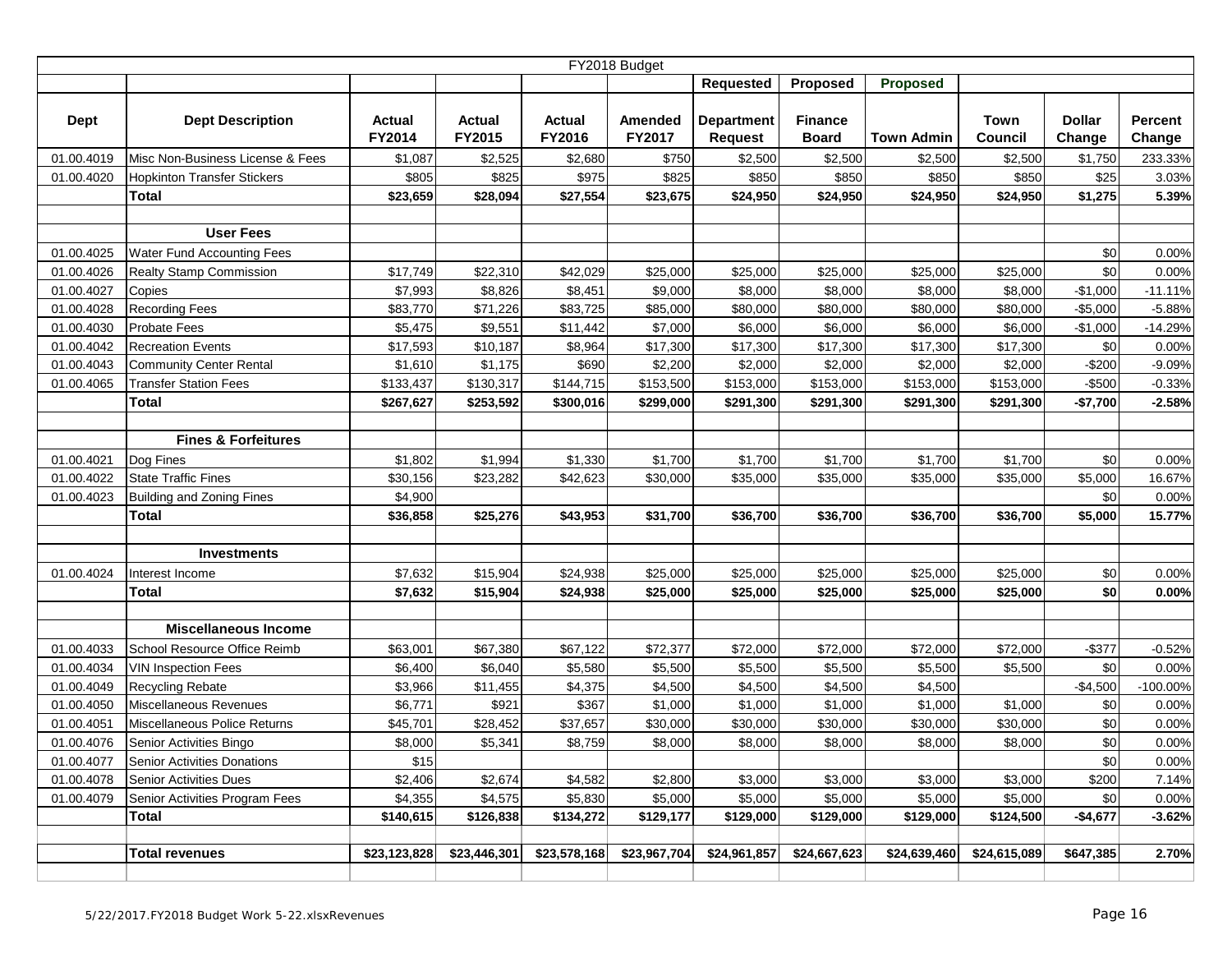|             | FY2018 Budget           |                  |                         |                  |                          |                                     |                                |                   |                        |                         |                   |  |
|-------------|-------------------------|------------------|-------------------------|------------------|--------------------------|-------------------------------------|--------------------------------|-------------------|------------------------|-------------------------|-------------------|--|
|             |                         |                  |                         |                  |                          | Reauested                           | <b>Proposed</b>                | <b>Proposed</b>   |                        |                         |                   |  |
| <b>Dept</b> | <b>Dept Description</b> | Actual<br>FY2014 | Actual<br><b>FY2015</b> | Actual<br>FY2016 | Amended<br><b>FY2017</b> | <b>Department</b><br><b>Reauest</b> | <b>Finance</b><br><b>Board</b> | <b>Town Admin</b> | <b>Town</b><br>Council | <b>Dollar</b><br>Change | Percent<br>Change |  |
|             | <b>Transfers</b>        | \$123,048        | \$123,048               | \$162,683        | \$495,177                | \$386,222                           | \$386,222                      | \$414,385         | \$297,733              | $-$197,444$             | $-39.87%$         |  |
|             |                         |                  |                         |                  |                          |                                     |                                |                   |                        |                         |                   |  |

| Total Revenues & Transfers_         | \$23.246.876 | \$23.569.349 | \$23.740.851 | \$24.462.882 | \$25.348.079 | \$25.053.845 | \$25,053,845 | \$24.912.822 | \$449.941 | l.84% |
|-------------------------------------|--------------|--------------|--------------|--------------|--------------|--------------|--------------|--------------|-----------|-------|
|                                     |              |              |              |              |              |              |              |              |           |       |
| <b>Total Municipal Expenditures</b> | \$23.076.669 | \$23.386.715 | \$23.641.474 | \$24.462.881 | \$25.348.079 | \$25.053.845 | \$25.053.845 | \$24.912.822 | \$449.941 | 84%،ا |
|                                     |              |              |              |              |              |              |              |              |           |       |
| Revenues over(under) expenses       | \$170,207    | \$182,634    | \$99,377     |              | \$0          | \$0          | \$0          | \$0          |           |       |